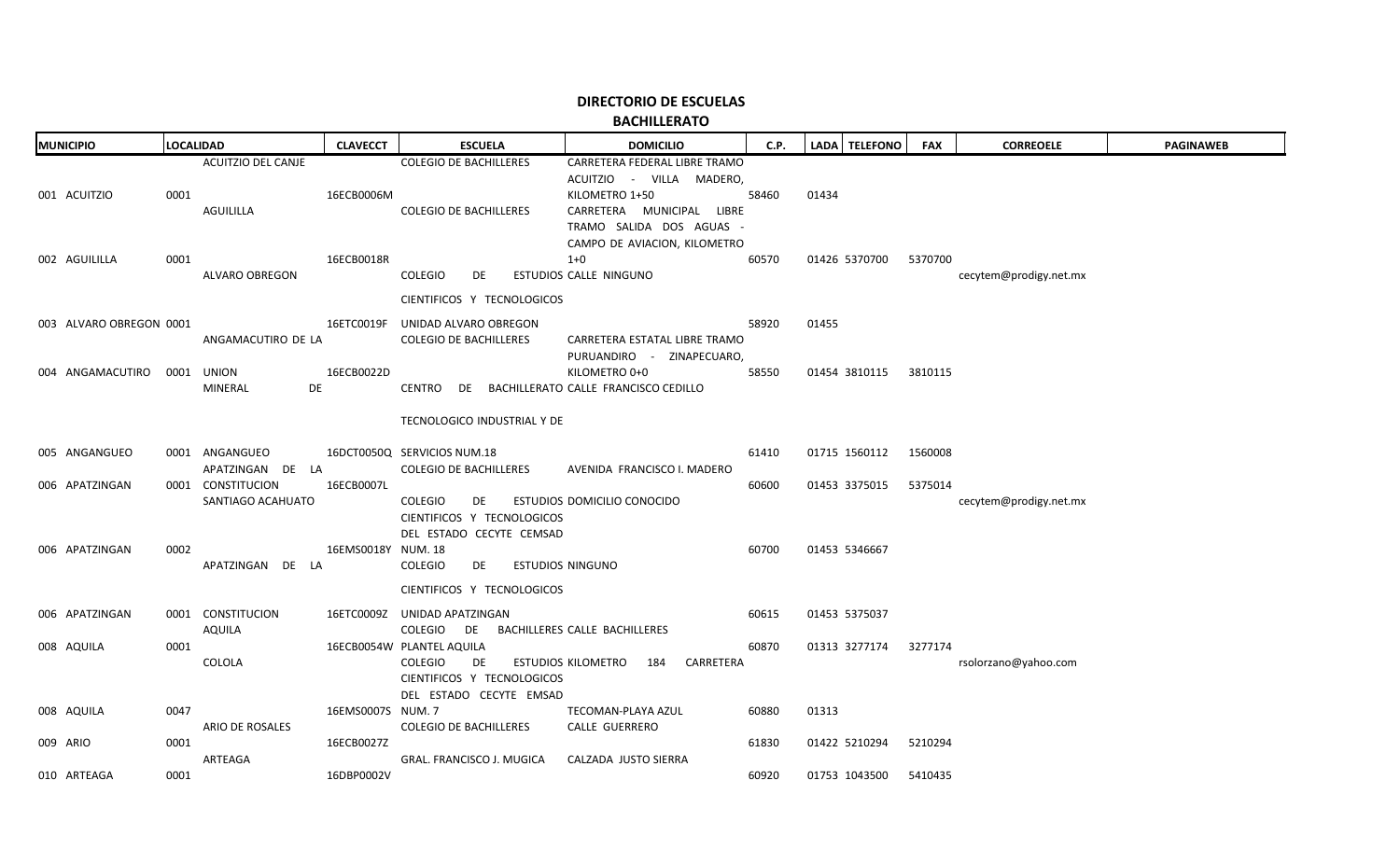**BACHILLERATO**

| <b>MUNICIPIO</b> | <b>LOCALIDAD</b>                                       | <b>CLAVECCT</b>     | <b>ESCUELA</b>                                                                 | <b>DOMICILIO</b>                                            | C.P.  | LADA TELEFONO | <b>FAX</b> | <b>CORREOELE</b>            | <b>PAGINAWEB</b> |
|------------------|--------------------------------------------------------|---------------------|--------------------------------------------------------------------------------|-------------------------------------------------------------|-------|---------------|------------|-----------------------------|------------------|
|                  | INFIERNILLO (MORELOS                                   |                     | TELEBACHILLERATO                                                               | PLANTEL DOMICILIO CONOCIDO                                  |       |               |            |                             |                  |
| 010 ARTEAGA      | 0247 DE INFIERNILLO)<br><b>BUENAVISTA</b>              |                     | 16ETH0001B INFIERNILLO<br><b>COLEGIO DE BACHILLERES</b>                        | CARRETERA ESTATAL<br>CUOTA<br>TRAMO BUENAVISTA - LOS REYES, | 60940 | 01753 5319229 | 5319227    |                             |                  |
| 012 BUENAVISTA   | 0001 TOMATLAN<br><b>FELIPE</b><br>CARRILLO             | 16ECB0035H          | COLEGIO<br>DE<br>CIENTIFICOS Y TECNOLOGICOS                                    | KILOMETRO 5+0<br>ESTUDIOS CALLE MELCHOR OCAMPO              | 60500 | 01426         |            | cecytem@prodigy.net.mx      |                  |
| 012 BUENAVISTA   | 0015 PUERTO (LA RUANA) 16EMS0031S NUM. 31<br>CARACUARO | DE                  | DEL ESTADO CECYTE CEMSAD<br><b>COLEGIO</b><br>DE <b>DE</b>                     | ESTUDIOS NINGUNO                                            | 60521 | 01426 5730147 |            | cecyte 14 mitacambaroen red |                  |
|                  |                                                        |                     | CIENTIFICOS Y TECNOLOGICOS                                                     |                                                             |       |               |            |                             |                  |
| 013 CARACUARO    | 0001 MORELOS<br>COAHUAYANA VIEJO                       | 16ETC0015J          | UNIDAD CARACUARO<br>CENTRO DE BACHILLERATO CARRETERA FEDERAL                   | LIBRE                                                       | 61920 | 01459 3510344 |            | .com.mx                     |                  |
|                  |                                                        |                     | TECNOLOGICO AGROPECUARIO                                                       | NUMERO 200 TRAMO EL<br>RANCHITO TECOMAN KILOMETRO           |       |               |            |                             |                  |
| 014 COAHUAYANA   | 0016                                                   | 16DTA0091S NUM. 140 |                                                                                | $36 + 0$                                                    | 60800 | 01313 3270280 |            |                             |                  |
|                  | COALCOMAN<br>015 COALCOMAN DE VA 0001 VAZQUEZ PALLARES | DE<br>16ECB0008K    | <b>COLEGIO DE BACHILLERES</b>                                                  | CALZADA AEROPUERTO                                          | 60840 | 01424 5330622 | 5330622    |                             |                  |
| 016 COENEO       | COENEO<br>DE<br>0001 LIBERTAD<br>CONTEPEC              | LA<br>16ECB0019Q    | <b>COLEGIO DE BACHILLERES</b><br><b>COLEGIO DE BACHILLERES</b>                 | CALLE MIGUEL HIDALGO<br>PROLONGACION JUAREZ                 | 58440 | 01454 3685454 | 3685454    |                             |                  |
| 017 CONTEPEC     | 0001<br>COTIJA DE LA PAZ                               | 16ECB0023C          | <b>COLEGIO DE BACHILLERES</b>                                                  | CARRETERA MUNICIPAL LIBRE<br>TRAMO COTIJA - TOCUMBO,        | 61020 | 01447 4785702 |            |                             |                  |
| 019 COTIJA       | 0001<br><b>CUITZEO DEL PORVENIR</b>                    | 16ECB0028Y          | <b>COLEGIO DE BACHILLERES</b>                                                  | KILOMETRO 1+0<br>NINGUNO                                    | 59940 | 01394 5342579 | 5342579    |                             |                  |
| 020 CUITZEO      | 0001<br>CHARAPAN                                       | 16ECB0014V          | <b>COLEGIO DE BACHILLERES</b>                                                  | CARRETERA ESTATAL LIBRE TRAMO                               | 58840 | 01455 7140200 |            |                             |                  |
|                  |                                                        |                     |                                                                                | URUAPAN<br>CHARAPAN,<br><b>Contractor</b>                   |       |               |            |                             |                  |
| 021 CHARAPAN     | 0001<br><b>IRAPEO</b>                                  | 16ECB0016T          | <b>COLEGIO</b><br>DE<br>CIENTIFICOS Y TECNOLOGICOS<br>DEL ESTADO CECYTE CEMSAD | KILOMETRO 11+0<br>ESTUDIOS CARRETERA<br>MORELIA-CIUDAD      | 60240 | 01423         |            | cecytem@prodigy.net.mx      |                  |
| 022 CHARO        | 0021<br>CHERAN                                         | 16EMS0029D NUM. 29  | <b>COLEGIO DE BACHILLERES</b>                                                  | <b>HIDALGO</b><br>CARRETERA<br>ESTATAL LIBRE                | 61310 | 01451         |            |                             |                  |
| 024 CHERAN       | 0001                                                   | 16ECB0009J          |                                                                                | NUMERO 37 TRAMO CARAPAN -<br>URUAPAN, KILOMETRO 25+50       | 60270 | 01423 5942035 | 5942035    |                             |                  |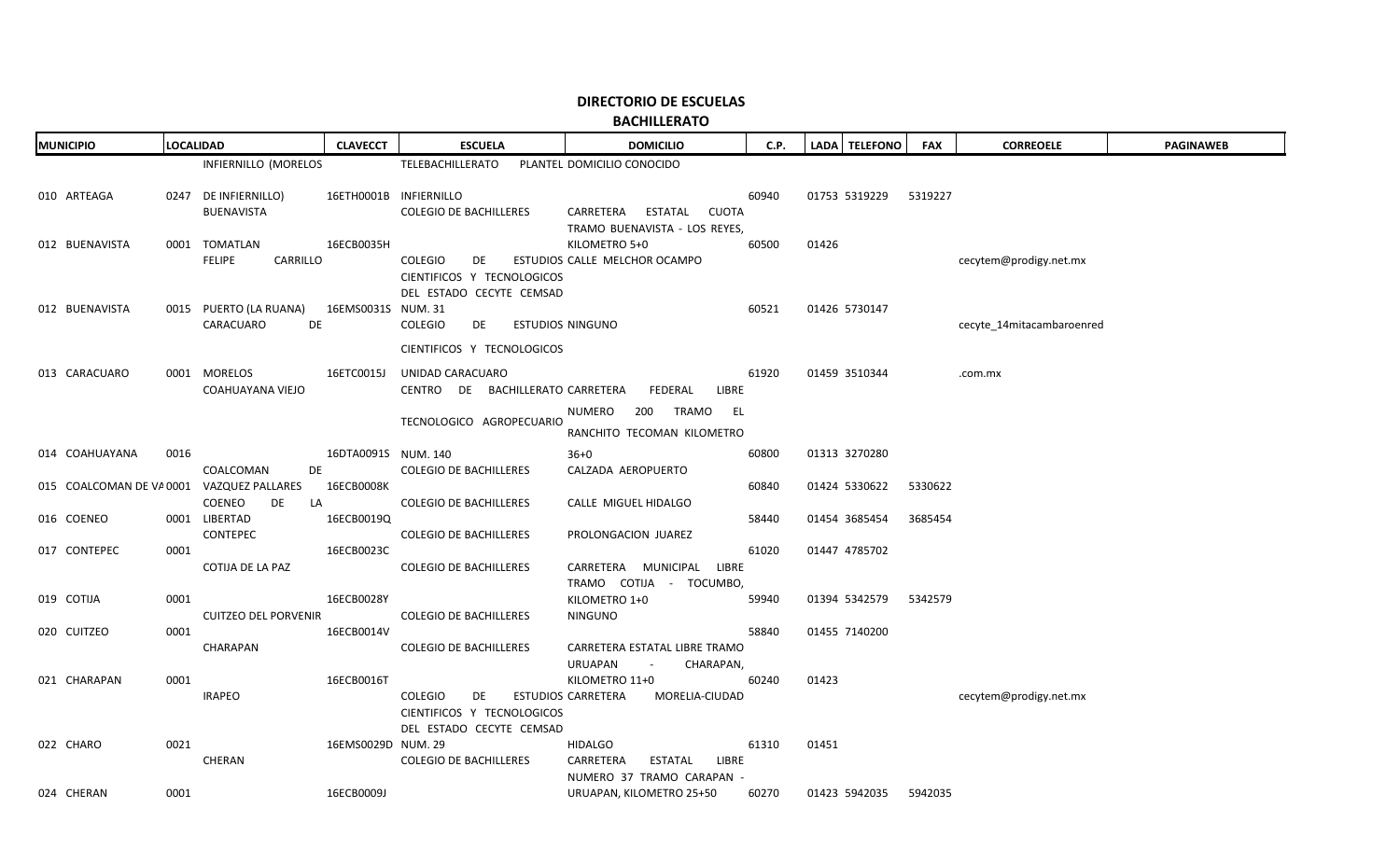| <b>MUNICIPIO</b> |                          |      | <b>LOCALIDAD</b>       | <b>CLAVECCT</b>    | <b>ESCUELA</b>                                         | <b>DOMICILIO</b>                                 | C.P.  |       | LADA TELEFONO         | <b>FAX</b>   | <b>CORREOELE</b>          | <b>PAGINAWEB</b> |
|------------------|--------------------------|------|------------------------|--------------------|--------------------------------------------------------|--------------------------------------------------|-------|-------|-----------------------|--------------|---------------------------|------------------|
|                  |                          |      | <b>ICHAN</b>           |                    | DE BACHILLERATO CARRETERA<br><b>CENTRO</b>             | FEDERAL<br>LIBRE                                 |       |       |                       |              |                           |                  |
|                  |                          |      |                        |                    |                                                        | TECNOLOGICO AGROPECUARIO NUMERO 15 TRAMO MORELIA |       |       |                       |              |                           |                  |
|                  | 025 CHILCHOTA            | 0007 |                        | 16DTA0068R NUM. 68 |                                                        | ZAMORA KILOMETRO 110+500                         | 59780 |       | 01355 5340197         | 5340197      |                           |                  |
|                  |                          |      | <b>VILLA VICTORIA</b>  |                    | <b>COLEGIO</b><br>DE                                   | ESTUDIOS DOMICILIO CONOCIDO                      |       |       |                       |              | cecytem@prodigy.net.mx    |                  |
|                  |                          |      |                        |                    | CIENTIFICOS Y TECNOLOGICOS<br>DEL ESTADO CECYTE CEMSAD |                                                  |       |       |                       |              |                           |                  |
|                  | 026 CHINICUILA           | 0001 |                        | 16EMS0016Z NUM. 16 |                                                        |                                                  | 60824 | 01424 |                       |              |                           |                  |
|                  |                          |      | POTURO                 |                    | <b>COLEGIO</b><br>DE                                   | ESTUDIOS DOMICILIO CONOCIDO                      |       |       |                       |              | emsadpoturo@michoacan.co  |                  |
|                  |                          |      |                        |                    | CIENTIFICOS Y TECNOLOGICOS                             |                                                  |       |       |                       |              |                           |                  |
|                  | 029 CHURUMUCO            | 0076 |                        | 16EMS0015A NUM. 15 | DEL ESTADO CECYTE CEMSAD                               |                                                  | 61890 |       | 01425 5350010         | 5350011 m    |                           |                  |
|                  |                          |      | CHURUMUCO              | DE                 | COLEGIO<br>DE<br>ESTUDIOS AVENIDA                      | <b>HEROES</b><br>DE<br>LA                        |       |       |                       |              | cecyte06@yahoo.com        |                  |
|                  |                          |      |                        |                    | CIENTIFICOS Y TECNOLOGICOS                             |                                                  |       |       |                       |              |                           |                  |
|                  | 029 CHURUMUCO            |      | 0001 MORELOS           |                    | 16ETC0010O UNIDAD CHURUMUCO                            | REVOLUCION                                       | 61880 |       | 01425 5925545         | 5925545      |                           |                  |
|                  |                          |      | <b>ECUANDUREO</b>      |                    | COLEGIO DE BACHILLERES PROLONGACION OCAMPO             |                                                  |       |       |                       |              |                           |                  |
|                  | 030 ECUANDUREO           | 0001 | <b>EPITACIO HUERTA</b> |                    | 16ECB0043Q PLANTEL ECUANDUREO<br>COLOGIO<br>DE         | ESTUDIOS CALLE AMAPOLAS                          | 59730 |       | 01328 5185565         | 5185565      |                           |                  |
|                  |                          |      |                        |                    | CIENTIFICOS Y TECNOLOGICOS                             |                                                  |       |       |                       |              |                           |                  |
|                  | 031 EPITACIO HUERTA 0001 |      |                        |                    | 16ETC0007A UNIDAD EPITACIO HUERTA                      |                                                  | 61000 |       | 01421 4540121         |              |                           |                  |
|                  |                          |      | LOMBARDIA              |                    | <b>COLEGIO DE BACHILLERES</b>                          | AVENIDA REVOLUCION NORTE                         |       |       |                       |              |                           |                  |
|                  | 033 GABRIEL ZAMORA 0001  |      |                        | 16ECB0020F         |                                                        |                                                  | 61730 | 01422 |                       |              |                           |                  |
|                  |                          |      | <b>AGOSTITLAN</b>      |                    | <b>COLEGIO</b><br>DE<br>CIENTIFICOS Y TECNOLOGICOS     | ESTUDIOS PRIVADA LOMA LINDA                      |       |       |                       |              | emsadagostitlan@michoacan |                  |
|                  |                          |      |                        |                    | DEL ESTADO CECYTE EMSAD                                |                                                  |       |       |                       |              |                           |                  |
|                  | 034 HIDALGO              | 0003 |                        | 16EMS0004V NUM. 4  |                                                        |                                                  | 61241 |       | 01786 1553254         | 1553254 .com |                           |                  |
|                  |                          |      | SAN<br><b>ANTONIO</b>  |                    | <b>COLEGIO</b><br>DE<br>CIENTIFICOS Y TECNOLOGICOS     | ESTUDIOS AVENIDA JOSE MARIA VARGAS               |       |       |                       |              |                           |                  |
|                  |                          |      |                        |                    | DEL ESTADO CECYTE EMSAD                                |                                                  |       |       |                       |              |                           |                  |
|                  | 034 HIDALGO              |      | 0122 VILLALONGIN       | 16EMS0005U NUM. 5  |                                                        | <b>NORTE</b>                                     | 61231 |       | 01786 1557341 1557255 |              |                           |                  |
|                  |                          |      | CIUDAD HIDALGO         |                    | CENTRO DE BACHILLERATO CARRETERA                       | FEDERAL<br>LIBRE                                 |       |       |                       |              |                           |                  |
|                  |                          |      |                        |                    | TECNOLOGICO FORESTAL NUM.                              | NUMERO 15 TRAMO CIUDAD                           |       |       |                       |              |                           |                  |
|                  |                          |      |                        |                    |                                                        | <b>HIDALGO</b><br>ZITACUARO,<br>$\sim$           |       |       |                       |              |                           |                  |
|                  | 034 HIDALGO              | 0001 |                        | 16DTA0003H 6       |                                                        | KILOMETRO 5+5                                    | 61100 |       | 01786 1545247         | 1545247      |                           |                  |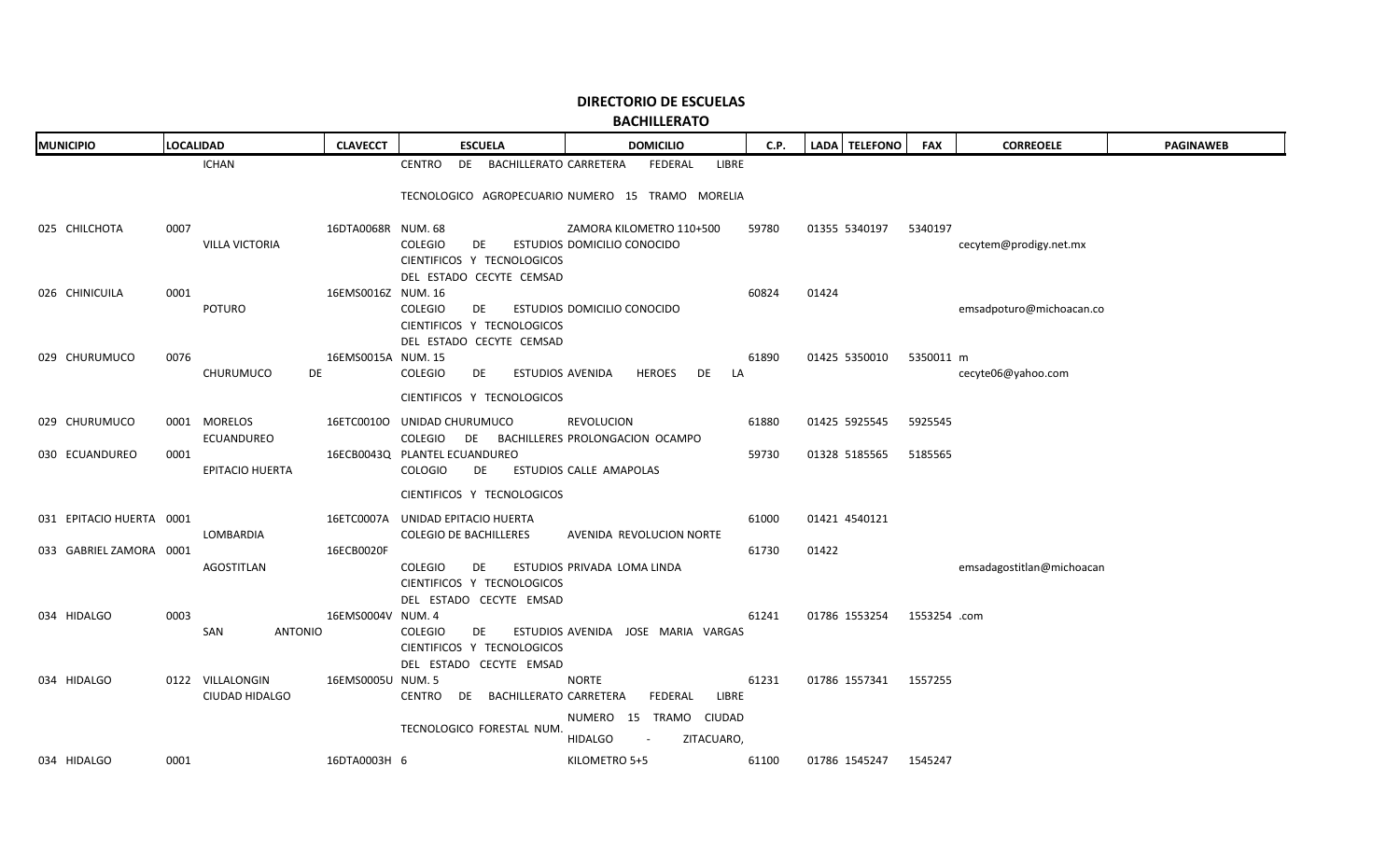**BACHILLERATO**

| <b>MUNICIPIO</b> | <b>LOCALIDAD</b>      |                  | <b>CLAVECCT</b>     | <b>ESCUELA</b>                                         | <b>DOMICILIO</b>                                        | C.P.  | LADA   TELEFONO | <b>FAX</b> | <b>CORREOELE</b>          | <b>PAGINAWEB</b> |
|------------------|-----------------------|------------------|---------------------|--------------------------------------------------------|---------------------------------------------------------|-------|-----------------|------------|---------------------------|------------------|
|                  | CIUDAD HIDALGO        |                  |                     | <b>COLEGIO</b><br>DE<br><b>ESTUDIOS CALLE</b>          | <b>MELCHOR</b><br><b>OCAMPO</b>                         |       |                 |            | cecytem@prodigy.net.mx    |                  |
|                  |                       |                  |                     | CIENTIFICOS Y TECNOLOGICOS                             |                                                         |       |                 |            |                           |                  |
| 034 HIDALGO      | 0001                  |                  |                     | 16ETC0017H UNIDAD CIUDAD HIDALGO                       | <b>PONIENTE</b>                                         | 61100 | 01786 1549415   | 1549415    |                           |                  |
|                  | LA HUACANA            |                  |                     | COLEGIO<br>DE BACHILLERES NINGUNO                      |                                                         |       |                 |            |                           |                  |
| 035 LA HUACANA   | 0001                  |                  |                     | 16ECB0015U PLANTEL LA HUACANA                          |                                                         | 61850 | 01425           |            |                           |                  |
|                  | ZICUIRAN              |                  |                     | COLEGIO<br>DE                                          | BACHILLERES AVENIDA CANDELARIO CHAVEZ                   |       |                 |            |                           |                  |
| 035 LA HUACANA   | 0113                  |                  | 16ECB0058S ZICUIRAN |                                                        |                                                         | 61860 | 01425           |            |                           |                  |
|                  |                       | MANGA DE CUIMBO  |                     | <b>COLEGIO</b><br>DE                                   | ESTUDIOS CARRETERA<br>LIBRE<br>ESTATAL                  |       |                 |            | emsadmanga@michoacan.co   |                  |
|                  |                       |                  |                     |                                                        | CIENTIFICOS Y TECNOLOGICOS NUMERO 20 TRAMO LA HUACANA - |       |                 |            |                           |                  |
|                  |                       |                  |                     | DEL ESTADO CECYTE EMSAD                                |                                                         |       |                 |            |                           |                  |
| 035 LA HUACANA   | 0061                  |                  | 16EMS0002X NUM. 2   |                                                        | POTURO, KILOMETRO 20+0                                  | 61850 | 01425           |            | m                         |                  |
|                  | <b>CUPUAN DEL RIO</b> |                  |                     | <b>COLEGIO</b><br>DE                                   | ESTUDIOS DOMICILIO CONOCIDO                             |       |                 |            | cecytem@prodigy.net.mx    |                  |
|                  |                       |                  |                     | CIENTIFICOS Y TECNOLOGICOS<br>DEL ESTADO CECYTE CEMSAD |                                                         |       |                 |            |                           |                  |
| 035 LA HUACANA   | 0035                  |                  | 16EMS0023J NUM. 23  |                                                        |                                                         | 61870 | 01425           |            |                           |                  |
|                  | <b>BELLAS</b>         | <b>FUENTES</b>   |                     | <b>TELEBACHILLERATO</b>                                | PLANTEL DOMICILIO CONOCIDO                              |       |                 |            |                           |                  |
| 035 LA HUACANA   | 0012 (NUEVO CENTRO)   |                  |                     | 16ETH0005Y BELLAS FUENTES                              |                                                         |       | 01425 2400343   | 1240343    |                           |                  |
|                  | HUANDACAREO           |                  |                     | <b>COLEGIO</b><br>DE                                   | ESTUDIOS CALLE PAR VIAL                                 |       |                 |            | cecytem@prodigy.net.mx    |                  |
|                  |                       |                  |                     | CIENTIFICOS Y TECNOLOGICOS                             |                                                         |       |                 |            |                           |                  |
|                  |                       |                  |                     |                                                        |                                                         |       |                 |            |                           |                  |
| 036 HUANDACAREO  | 0001                  |                  | 16ETC0016I          | UNIDAD HUANDACAREO                                     |                                                         | 58820 | 01455 3580869   | 3580869    |                           |                  |
|                  | HUANIQUEO             | <b>DE</b>        |                     | COLEGIO<br>DE                                          | BACHILLERES PROLONGACION<br><b>HEROES</b><br>DE         |       |                 |            |                           |                  |
| 037 HUANIQUEO    | 0001 MORALES          | HUETAMO DE NUÑEZ |                     | 16ECB0057T HUANIQUEO<br>COLEGIO<br>DE                  | NACOZARI<br>BACHILLERES PERIFERICO ORIENTE              | 58360 | 01454 3820384   |            |                           |                  |
| 038 HUETAMO      | 0001                  |                  |                     | 16ECB0001R PLANTEL HUETAMO                             |                                                         | 61940 | 01435 5561599   | 5561599    |                           |                  |
|                  | SAN JERONIMO          |                  |                     | <b>COLEGIO</b><br>DE                                   | ESTUDIOS CARRETERA A CHURUMUCO                          |       |                 |            | emsadjeronimo@michoacan.  |                  |
|                  |                       |                  |                     | CIENTIFICOS Y TECNOLOGICOS                             |                                                         |       |                 |            |                           |                  |
|                  |                       |                  |                     | DEL ESTADO CECYTE EMSAD                                |                                                         |       |                 |            |                           |                  |
| 038 HUETAMO      | 0119                  |                  | 16EMS0009Q NUM. 9   |                                                        |                                                         | 61940 | 01435           |            | com                       |                  |
|                  | <b>HUIRAMBA</b>       |                  |                     | COLEGIO<br>DE 1                                        | BACHILLERES DOMICILIO CONOCIDO                          |       |                 |            |                           |                  |
| 039 HUIRAMBA     | 0001                  |                  |                     | 16ECB0039D PLANTEL HUIRAMBA                            |                                                         | 61640 | 01434           |            |                           |                  |
|                  | TZINTZINGAREO         |                  |                     | <b>COLEGIO</b><br>DE                                   | ESTUDIOS AVENIDA ADOLFO LOPEZ MATEOS                    |       |                 |            | emsadtzintzingareo@michoa |                  |
|                  |                       |                  |                     | CIENTIFICOS Y TECNOLOGICOS                             |                                                         |       |                 |            |                           |                  |
|                  |                       |                  |                     | DEL ESTADO CECYTE CEMSAD                               |                                                         |       |                 |            |                           |                  |
| 041 IRIMBO       | 0031                  |                  | 16EMS0014B NUM. 11  |                                                        |                                                         | 61281 | 01786 1562323   |            | 5622323 can.com           |                  |
|                  | IXTLAN                | DE<br>LOS        |                     | <b>COLEGIO</b><br>DE                                   | ESTUDIOS AVENIDA LAZARO CARDENAS                        |       |                 |            | cecytem@prodygy.net.mx    |                  |
|                  |                       |                  |                     | CIENTIFICOS Y TECNOLOGICOS                             |                                                         |       |                 |            |                           |                  |
|                  |                       |                  |                     | DEL ESTADO CECYTE CEMSAD                               |                                                         |       |                 |            |                           |                  |
| 042 IXTLAN       | 0001 HERVORES         |                  | 16EMS0025H NUM. 25  |                                                        |                                                         |       | 01328           |            |                           |                  |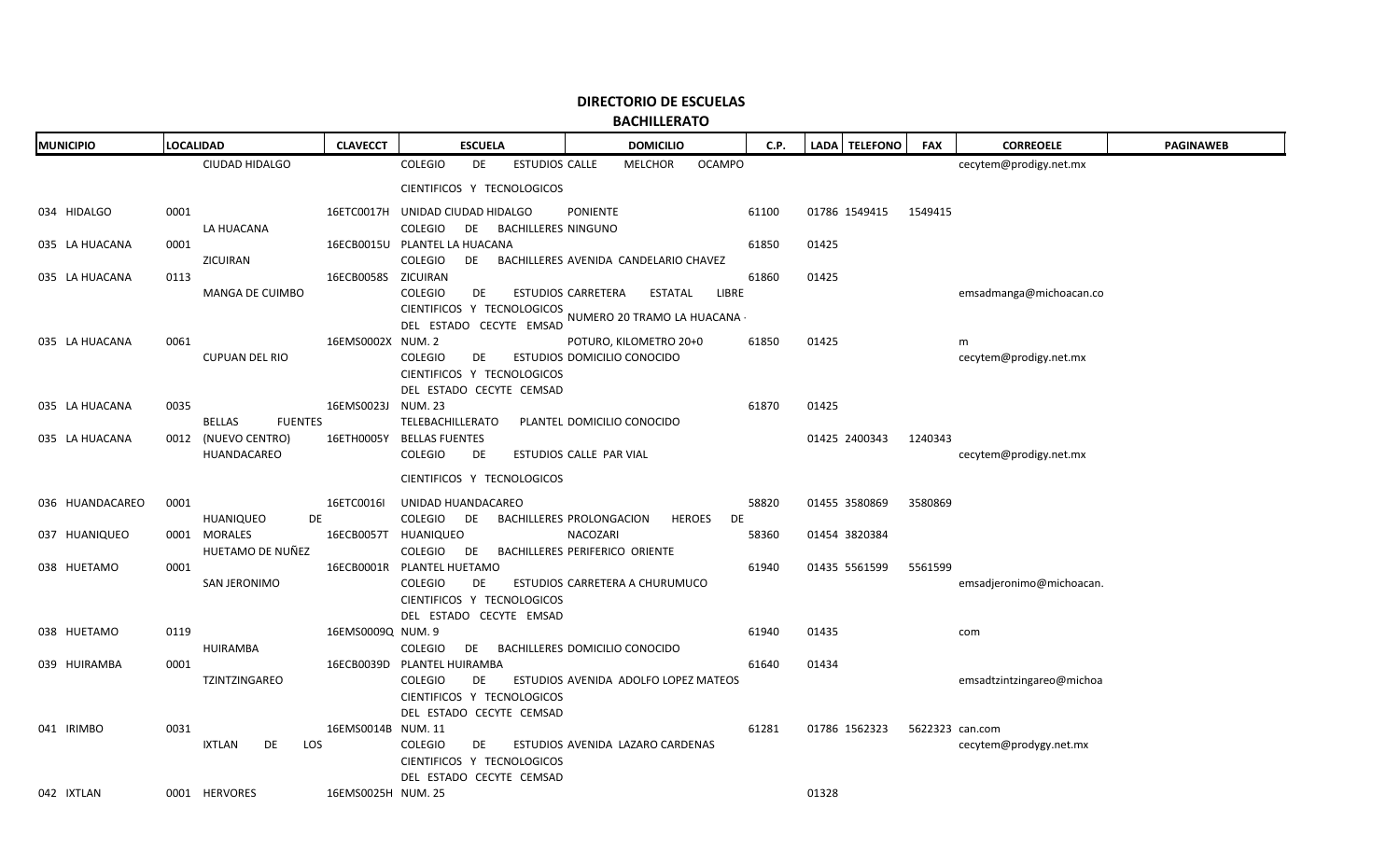| <b>MUNICIPIO</b>                  |      | <b>LOCALIDAD</b>                                              | <b>CLAVECCT</b>     | <b>ESCUELA</b>                                                                                              | <b>DOMICILIO</b>                                                                        | C.P.  |       | LADA TELEFONO           | <b>FAX</b> | <b>CORREOELE</b>         | <b>PAGINAWEB</b> |
|-----------------------------------|------|---------------------------------------------------------------|---------------------|-------------------------------------------------------------------------------------------------------------|-----------------------------------------------------------------------------------------|-------|-------|-------------------------|------------|--------------------------|------------------|
| 043 JACONA                        | 0001 | JACONA DE PLANCARTE<br>JIQUILPAN DE JUAREZ                    |                     | COLEGIO<br>DE<br>16ECB0002Q PLANTEL JACONA                                                                  | BACHILLERES CALLE ARISTA PONIENTE<br>CENTRO DE BACHILLERATO AVENIDA LAZARO CARDENAS SUR | 59800 |       | 01351 5161638           | 5161638    |                          |                  |
| 045 JIQUILPAN                     | 0001 | <b>BENITO JUAREZ</b>                                          |                     | TECNOLOGICO INDUSTRIAL Y DE<br>16DCT0029N SERVICIOS NUM.12<br>CENTRO DE BACHILLERATO CARRETERA              | FEDERAL<br>LIBRE<br>TECNOLOGICO AGROPECUARIO NUMERO 051 TRAMO ZITACUARO                 | 59510 |       | 01353 5333014           | 3306636    |                          |                  |
| 046 JUAREZ                        | 0001 |                                                               | 16DTA0153O NUM. 153 |                                                                                                             |                                                                                         | 61570 |       | 01786 1923246           | 1923272    |                          |                  |
|                                   |      | <b>VILLA MADERO</b>                                           |                     |                                                                                                             | HUETAMO KILOMETRO 26+500<br>COLEGIO DE BACHILLERES CALLE FUENTES DE APATZINGAN          |       |       |                         |            |                          |                  |
| 049 MADERO                        | 0001 | MARAVATIO<br>DE                                               |                     | 16ECB0052Y PLANTEL VILLA MADERO<br>COLEGIO DE BACHILLERES CALLE CAMELINAS                                   |                                                                                         | 58482 |       | 01459 3412339           | 3412339    |                          |                  |
| 050 MARAVATIO                     |      | 0001 OCAMPO<br><b>URIPITIO</b>                                |                     | 16ECB0030M PLANTEL MARAVATIO<br>COLEGIO<br>DE                                                               | ESTUDIOS AVENIDA BENITO JUAREZ                                                          | 61252 |       | 01447 4783555           |            | cecytem@prodigy.net.mx   |                  |
| 050 MARAVATIO                     | 0071 | TUNGAREO                                                      | 16EMS0026G NUM. 26  | CIENTIFICOS Y TECNOLOGICOS<br>DEL ESTADO CECYTE CEMSAD<br>CENTRO DE BACHILLERATO CALLE DEL ESTUDIANTE       |                                                                                         | 61261 | 01447 |                         |            |                          |                  |
| 050 MARAVATIO                     | 0070 | SAN JOSE DE GRACIA                                            | 16DTA0004G NUM. 181 | TECNOLOGICO AGROPECUARIO<br>TECNOLOGICO AGROPECUARIO                                                        | CENTRO DE BACHILLERATO CALLE CHAPULTEPEC PONIENTE                                       | 61254 |       | 01443 3442036           |            |                          |                  |
| 051 MARCOS CASTELLAI 0001         |      |                                                               | 16DTA0033B NUM. 33  |                                                                                                             |                                                                                         | 59500 |       | 01381 5370900           |            |                          |                  |
| 052 LAZARO CARDENAS 0127          |      | LA MIRA<br><b>CIUDAD</b><br>LAZARO                            | 16ECB0024B          | <b>COLEGIO DE BACHILLERES</b><br>COLEGIO DE BACHILLERES CALLE JUAN ALVAREZ                                  | CALLE CHARCAS                                                                           | 60980 |       | 01753 5350565           | 5350565    |                          |                  |
| 052 LAZARO CARDENAS 0001 CARDENAS |      | <b>BUFADERO</b><br>BAHIA                                      |                     | 16ECB5007T LAZARO CARDENAS<br><b>COLEGIO</b><br>DE<br>CIENTIFICOS Y TECNOLOGICOS<br>DEL ESTADO CECYTE EMSAD | ESTUDIOS CALLE FRANCISCO I MADERO                                                       | 60950 |       | 01753 5323731           |            | emsadcaleta@michoacan.co |                  |
|                                   |      | 052 LAZARO CARDENAS 0035 (CALETA DE CAMPOS) 16EMS0001Y NUM. 1 |                     |                                                                                                             |                                                                                         | 60970 |       | 01753 5315110 5315110 m |            |                          |                  |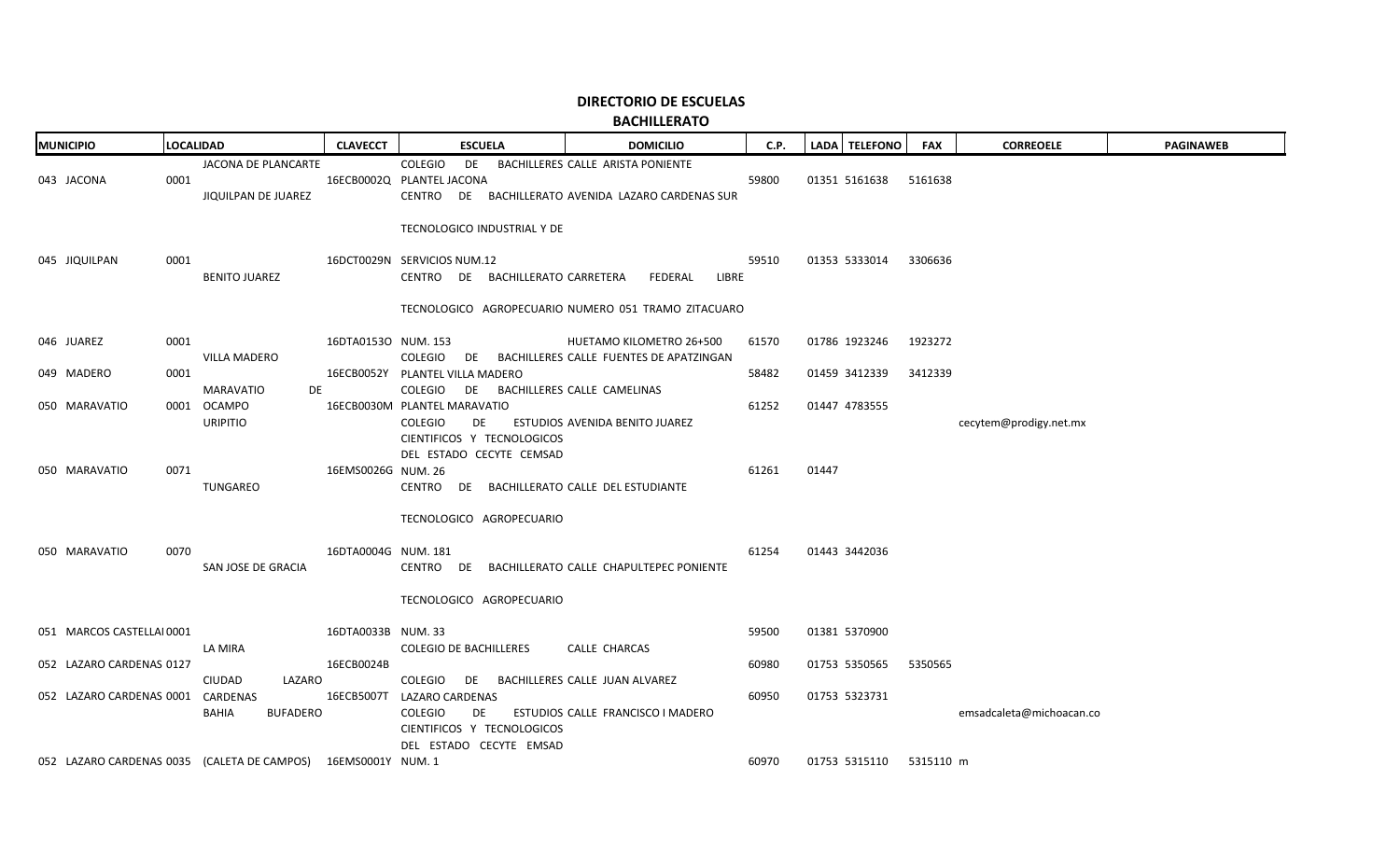| <b>MUNICIPIO</b>                  |      | <b>LOCALIDAD</b>       |        | <b>CLAVECCT</b>                |                               | <b>ESCUELA</b> |                    | <b>DOMICILIO</b>                                      | C.P.  |       | LADA TELEFONO | <b>FAX</b>     | <b>CORREOELE</b>         | <b>PAGINAWEB</b> |
|-----------------------------------|------|------------------------|--------|--------------------------------|-------------------------------|----------------|--------------------|-------------------------------------------------------|-------|-------|---------------|----------------|--------------------------|------------------|
|                                   |      | <b>CIUDAD</b>          | LAZARO |                                | <b>CENTRO</b>                 | <b>DE</b>      |                    | ESTUDIOS AVENIDA EJERCITO MEXICANO                    |       |       |               |                | cetis34@yahoo.com        |                  |
|                                   |      |                        |        |                                | TECNOLOGICOS INDUSTRIAL Y     |                |                    |                                                       |       |       |               |                |                          |                  |
|                                   |      |                        |        |                                |                               |                |                    |                                                       |       |       |               |                |                          |                  |
| 052 LAZARO CARDENAS 0001 CARDENAS |      |                        |        | 16DCT0002G DE SERVICIOS NUM.34 |                               |                |                    |                                                       | 60950 |       | 01753 5371483 | 5371483        |                          |                  |
|                                   |      | LAS GUACAMAYAS         |        |                                | COLEGIO                       | DE             |                    | ESTUDIOS CARRETERA<br>FEDERAL<br>LIBRE                |       |       |               |                | cecyte-05@prodigy.net.mx |                  |
|                                   |      |                        |        |                                | CIENTIFICOS Y TECNOLOGICOS    |                |                    | NUMERO 200 TRAMO LA MIRA<br>LAZARO CARDENAS KILOMETRO |       |       |               |                |                          |                  |
| 052 LAZARO CARDENAS 0077          |      |                        |        | 16ETC0005C UNIDAD GUACAMAYAS   |                               |                |                    | $6 + 500$                                             | 60990 |       | 01753 5373812 | 5373812        |                          |                  |
|                                   |      | CIUDAD                 | LAZARO |                                | <b>CENTRO</b>                 | DE.            |                    | ESTUDIOS CALLE BOULEVARD                              |       |       |               |                |                          |                  |
|                                   |      |                        |        |                                | <b>TECNOLOGICOS</b>           |                | DEL<br>MAR         |                                                       |       |       |               |                |                          |                  |
| 052 LAZARO CARDENAS 0001          |      | CARDENAS               |        | 16DCM0001Y NUM.16              |                               |                |                    |                                                       | 60950 |       | 01753 5377723 | 5372474        |                          |                  |
|                                   |      | MORELIA                |        |                                | CEDART                        | <b>MIGUEL</b>  |                    | BERNAL DOMICILIO CONOCIDO                             |       |       |               |                |                          |                  |
| 053 MORELIA                       | 0001 |                        |        | 16DAR0002U JIMENEZ             |                               |                |                    |                                                       | 58000 |       | 01443 0029479 | 0029479        |                          |                  |
|                                   |      | <b>MORELIA</b>         |        |                                | <b>CEDART</b>                 | MIGUEL         |                    | BERNAL CALLE SERAPIO RENDON                           |       |       |               |                |                          |                  |
| 053 MORELIA                       | 0001 |                        |        | 16DAR0003T JIMENEZ             |                               |                |                    |                                                       | 58000 |       | 01443 3129479 | 3129479        |                          |                  |
| 053 MORELIA                       | 0001 | <b>MORELIA</b>         |        | 16ECB5001Z                     | <b>COLEGIO DE BACHILLERES</b> |                |                    | CALLE ALDAMA                                          | 58000 |       | 01443 3173453 | 3173453        |                          |                  |
|                                   |      | <b>MORELIA</b>         |        |                                | COLEGIO                       | DE             |                    | BACHILLERES CALLE 11 DE NOVIEMBRE                     |       |       |               |                |                          |                  |
| 053 MORELIA                       | 0001 |                        |        | 16ECB5005V                     | MORELIA                       |                |                    |                                                       | 58000 |       | 01443 3248161 | 3248161        |                          |                  |
|                                   |      | CAPULA                 |        |                                | <b>COLEGIO</b>                | DE             |                    | ESTUDIOS AVENIDA VASCO DE QUIROGA                     |       |       |               |                | emsadcapula@michoacan.co |                  |
|                                   |      |                        |        |                                | CIENTIFICOS Y TECNOLOGICOS    |                |                    |                                                       |       |       |               |                |                          |                  |
|                                   |      |                        |        |                                | DEL ESTADO CECYTE CEMSAD      |                |                    |                                                       |       |       |               |                |                          |                  |
| 053 MORELIA                       | 0040 |                        |        | 16EMS0011E NUM. 14             |                               |                |                    | PONIENTE                                              | 58331 |       | 01443 3590555 |                | m                        |                  |
|                                   |      | <b>TEREMENDO JASSO</b> |        |                                | <b>COLEGIO</b>                | DE             |                    | ESTUDIOS CARRETERA FEDERAL                            |       |       |               |                | emsadteremendo@michoaca  |                  |
|                                   |      |                        |        |                                | CIENTIFICOS Y TECNOLOGICOS    |                |                    |                                                       |       |       |               |                |                          |                  |
|                                   |      |                        |        |                                | DEL ESTADO CECYTE CEMSAD      |                |                    |                                                       |       |       |               |                |                          |                  |
| 053 MORELIA                       | 0151 |                        |        | 16EMS0012D NUM. 13             |                               |                |                    |                                                       | 58324 | 01443 |               |                | n.com                    |                  |
|                                   |      | <b>CUTO</b><br>DE      | LA     |                                | COLEGIO                       | DE             |                    | ESTUDIOS CALLE SANTIAGO TAPIA                         |       |       |               |                | emsadlaesperanza@michoac |                  |
|                                   |      |                        |        |                                | CIENTIFICOS Y TECNOLOGICOS    |                |                    |                                                       |       |       |               |                |                          |                  |
|                                   |      |                        |        |                                | DEL ESTADO CECYTE CEMSAD      |                |                    |                                                       |       |       |               |                |                          |                  |
| 053 MORELIA                       | 0055 | ESPERANZA              |        | 16EMS0013C NUM. 12             |                               |                |                    |                                                       | 58330 |       | 01443 3210266 | 3210233 an.com |                          |                  |
|                                   |      | <b>MORELIA</b>         |        |                                | BACHILLERATO                  |                | PEDAGOGICO ALLENDE |                                                       |       |       |               |                |                          |                  |

**BACHILLERATO**

053 MORELIA 0001

16DBM0001Z PARA MAESTROS EN SERVICIO

01443 0123475 0123475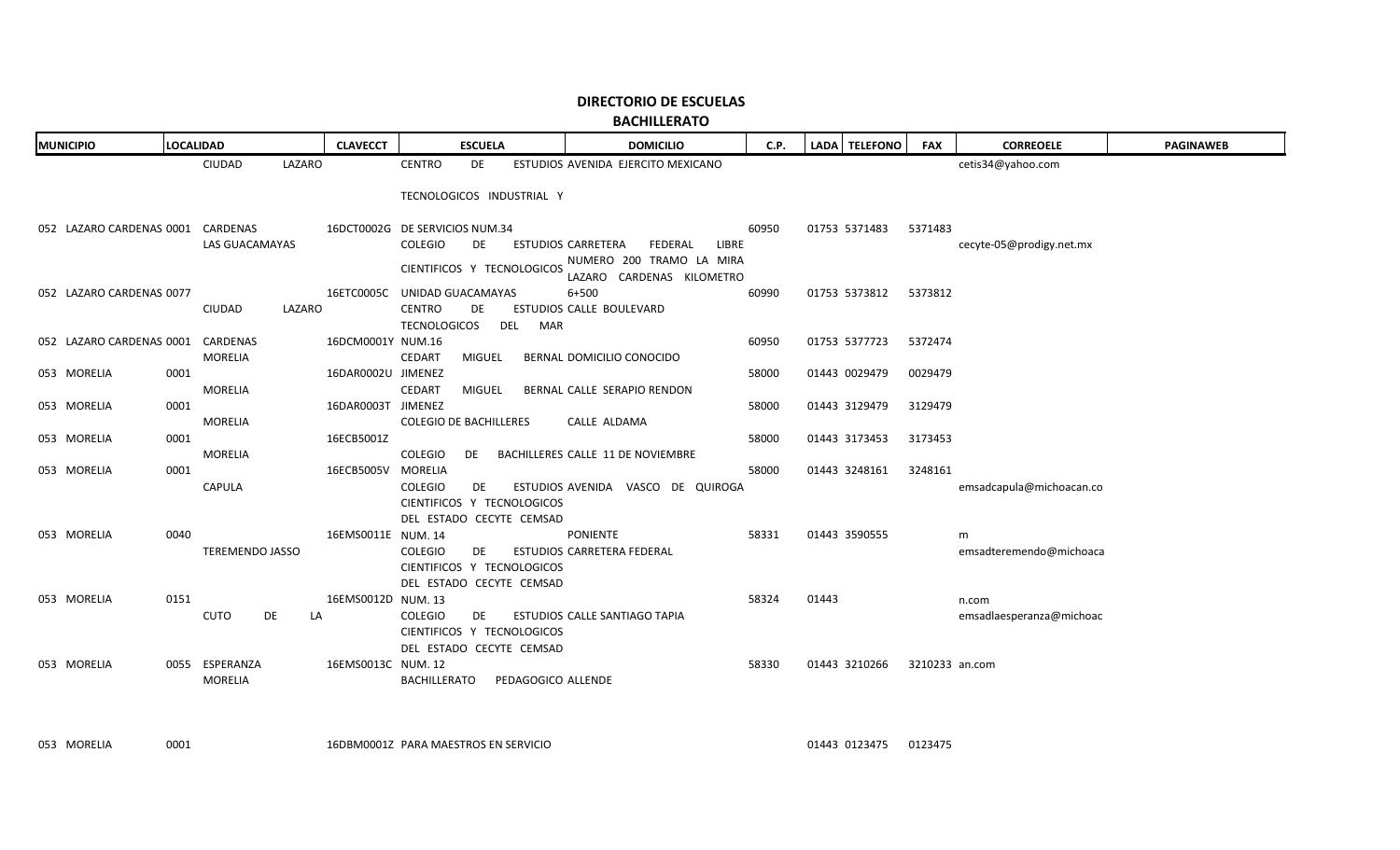**BACHILLERATO**

| <b>MUNICIPIO</b>         | <b>LOCALIDAD</b>                | <b>CLAVECCT</b>   | <b>ESCUELA</b>                                                | <b>DOMICILIO</b>                                                                                      | C.P.  | LADA   TELEFONO | <b>FAX</b> | <b>CORREOELE</b>       | <b>PAGINAWEB</b> |
|--------------------------|---------------------------------|-------------------|---------------------------------------------------------------|-------------------------------------------------------------------------------------------------------|-------|-----------------|------------|------------------------|------------------|
|                          | <b>MORELIA</b>                  |                   | <b>CENTRO</b><br>DE BACHILLERATO CARRETERA                    | FEDERAL<br>LIBRE                                                                                      |       |                 |            |                        |                  |
|                          |                                 |                   |                                                               | TECNOLOGICO AGROPECUARIO NUMERO ANTIG TRAMO MORELIA                                                   |       |                 |            |                        |                  |
| 053 MORELIA              | 0001<br>MORELIA                 | 16DTA0007D NUM. 7 | <b>CENTRO</b><br>DE                                           | PATZCUARO KILOMETRO 5+500<br>ESTUDIOS CARRETERA ESTATAL LIBRE                                         | 58080 | 01443 3200693   |            |                        |                  |
|                          |                                 |                   |                                                               | TECNOLOGICOS INDUSTRIAL Y NUMERO 126 TRAMO MORELIA                                                    |       |                 |            |                        |                  |
| 053 MORELIA              | 0001<br>MORELIA                 |                   | 16DCT0120V DE SERVICIOS NUM.120                               | CHARO KILOMETRO 1+500<br>CENTRO DE BACHILLERATO PERIFERICO PERIFERICO PASEO DE                        | 58200 | 01443 3231494   | 3231494    |                        |                  |
|                          |                                 |                   | TECNOLOGICO INDUSTRIAL Y DE                                   |                                                                                                       |       |                 |            |                        |                  |
| 053 MORELIA              | 0001<br>MORELIA                 |                   | 16DCT0149Z SERVICIOS NUM.149<br>COLEGIO<br>DE                 | LA REPUBLICA<br>ESTUDIOS CALLE BENIGNO CANTO                                                          | 58180 | 01443 3163438   | 3163438    | aescobarh01@esmas.com  |                  |
|                          |                                 |                   | CIENTIFICOS Y TECNOLOGICOS                                    |                                                                                                       |       |                 |            |                        |                  |
| 053 MORELIA              | 0001<br>VILLA MORELOS           |                   | 16ETC0013L UNIDAD MORELIA                                     | COLEGIO DE BACHILLERES CARRETERA ESTATAL CUOTA 0                                                      | 58337 | 01443 3341719   | 3341719    |                        |                  |
| 054 MORELOS              | 0001<br>NUEVA ITALIA DE RUIZ    |                   | 16ECB0044P PLANTEL VILLA MORELOS                              | TRAMO KIL-METRO 0+0<br>COLEGIO DE BACHILLERES CARRETERA FEDERAL CUOTA                                 | 58800 | 01438 3873284   |            |                        |                  |
| 055 MUGICA               | 0001<br>NUEVA ITALIA DE RUIZ    |                   | 16ECB0045O PLANTEL MUGICA                                     | TRAMO URUAPAN - NUEVA ITALIA,<br>KILOMETRO 25+0<br>CENTRO DE BACHILLERATO AVENIDA LAZARO CARDENAS SUR | 61760 | 01425           |            |                        |                  |
|                          |                                 |                   | TECNOLOGICO AGROPECUARIO                                      |                                                                                                       |       |                 |            |                        |                  |
| 055 MUGICA               | 0001<br>NAHUATZEN               | 16DTA0002I        | NUM. 114<br><b>COLEGIO</b><br>DE                              | ESTUDIOS CALLE AMADO NERVO                                                                            | 61760 | 01425 5352944   |            | cecytem@prodigy.net.mx |                  |
|                          |                                 |                   | CIENTIFICOS Y TECNOLOGICOS                                    |                                                                                                       |       |                 |            |                        |                  |
| 056 NAHUATZEN            | 0001<br><b>NOCUPETARO</b><br>DE |                   | 16ETC0018G UNIDAD NAHUATZEN<br>COLEGIO DE BACHILLERES AVENIDA | <b>HEROES</b><br>DE                                                                                   | 60280 | 01423 3525144   | 3525144    |                        |                  |
| 057 NOCUPETARO           | 0001 MORELOS<br>NUEVO SAN JUAN  | 16ECB0034I        | NOCUPETARO<br><b>COLEGIO DE BACHILLERES</b>                   | NOCUPETARO<br>CALLE COLEGIO DE BACHILLERES                                                            | 61900 | 01459 5964045   | 5964045    |                        |                  |
| 058 NUEVO PARANGARI 0001 | PARANGARICUTIRO                 | 16ECB0025A        |                                                               | PLANTEL DOMICILIO CONOCIDO                                                                            | 60490 | 01452 5940011   |            |                        |                  |
| 059 NUEVO URECHO         | <b>NUEVO URECHO</b><br>0001     |                   | TELEBACHILLERATO<br>16ETH0004Z NUEVO URECHO                   |                                                                                                       | 61750 | 01422 5215343   | 5215343    |                        |                  |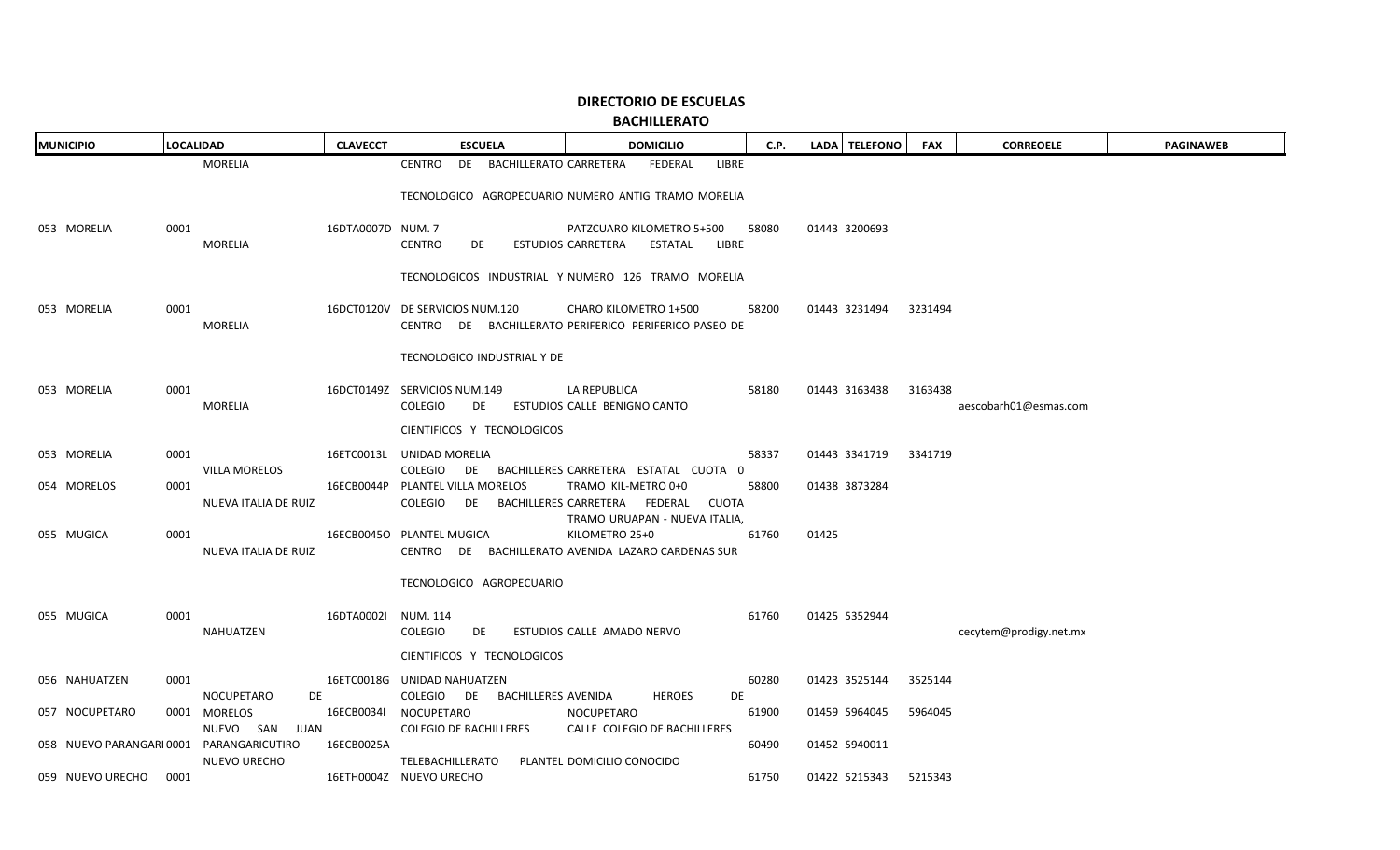| <b>MUNICIPIO</b>                  | <b>LOCALIDAD</b>                             | <b>CLAVECCT</b>          | <b>ESCUELA</b>                                                                                                   | <b>DOMICILIO</b>                                                                                                        | C.P.           | LADA TELEFONO                  | <b>FAX</b> | <b>CORREOELE</b>                                                    | <b>PAGINAWEB</b> |
|-----------------------------------|----------------------------------------------|--------------------------|------------------------------------------------------------------------------------------------------------------|-------------------------------------------------------------------------------------------------------------------------|----------------|--------------------------------|------------|---------------------------------------------------------------------|------------------|
| 062 PAJACUARAN                    | PAJACUARAN<br>0001<br>PANINDICUARO           |                          | COLEGIO<br>16ECB0049K PLANTEL PAJACUARAN<br><b>COLEGIO</b><br>DE                                                 | DE BACHILLERES CARRETERA MUNICIPAL<br>LIBRE<br>TRAMO PAJACUARAN LA LUZ<br>KILOMETRO 1+20<br>ESTUDIOS DOMICILIO CONOCIDO | 59180          | 01353 5730638                  | 5730638    |                                                                     |                  |
| 063 PANINDICUARO<br>064 PARACUARO | 0001<br>ANTUNEZ (MORELOS)<br>0003<br>PARACHO | 16ECB0048L ANTUNEZ<br>DE | CIENTIFICOS Y TECNOLOGICOS<br>16ETC0011N UNIDAD PANINDICUARO<br>COLEGIO                                          | DE BACHILLERES CALLE LAZARO CARDENAS<br>CENTRO DE BACHILLERATO CARRETERA FEDERAL LIBRE 51                               | 58570<br>60781 | 01454 3610032<br>01425 5925601 |            | plantel_antunezparacuaro@<br>hotmail.com<br>cbtis181par@hotmail.com |                  |
| 065 PARACHO                       | 0001 VERDUZCO                                |                          | 16DCT0065S SERVICIOS NUM.181                                                                                     | TECNOLOGICO INDUSTRIAL Y DE CARAPAN URUAPAN KILOMETRO<br>41+500                                                         | 60250          | 01423 5250198                  | 5250198    |                                                                     |                  |
| 066 PATZCUARO                     | PATZCUARO<br>0001<br>JANITZIO                | (ISLA                    | COLEGIO DE BACHILLERES CALLE TERAN<br>16ECB5006U PATZCUARO<br><b>COLEGIO</b><br>DE                               | ESTUDIOS CALLE BARRIO SAN NICOLAS                                                                                       | 61600          | 01434 3425799                  |            | cecytem@prodigy.net.mx                                              |                  |
| 066 PATZCUARO                     | 0015 JANITZIO)<br>PATZCUARO                  | 16EMS0019X NUM. 19       | CIENTIFICOS Y TECNOLOGICOS<br>DEL ESTADO CECYTE CEMSAD                                                           | CENTRO DE BACHILLERATO CALLE PERIODISTA ROBERTO PITA                                                                    |                | 01434 3136152                  |            |                                                                     |                  |
| 066 PATZCUARO                     | 0001<br>PENJAMILLO                           | DE                       | TECNOLOGICO INDUSTRIAL Y DE<br>16DCT0327M SERVICIOS NUM.94<br>COLEGIO<br>DE                                      | <b>CORNEJO</b><br>ESTUDIOS CARRETERA MUNICIPAL LIBRE                                                                    | 61607          | 01434 3421465                  | 3421541    |                                                                     |                  |
| 067 PENJAMILLO                    | 0001 DEGOLLADO<br>PERIBAN DE RAMOS           |                          | 16ETC0001G UNIDAD PENJAMILLO<br><b>COLEGIO</b><br>DE                                                             | CIENTIFICOS Y TECNOLOGICOS TRAMO PENJAMILLO ARROYUELOS<br>KILOMETRO 5+0<br>ESTUDIOS PRIVADA CAMELINAS                   | 59470          | 01359 5240429                  | 5240429    |                                                                     |                  |
| 068 PERIBAN                       | 0001<br>LA PIEDAD DE CABADAS                 |                          | CIENTIFICOS Y TECNOLOGICOS<br>16ETC0003E UNIDAD PERIBAN DE RAMOS<br>CENTRO DE BACHILLERATO CALLE IDEAS LIBERALES |                                                                                                                         | 60440          | 01354 5511545                  |            | cbtisno84@hotmail.com                                               |                  |
| 069 LA PIEDAD                     | 0001                                         |                          | TECNOLOGICO INDUSTRIAL Y DE<br>16DCT0277V SERVICIOS NUM.84                                                       |                                                                                                                         | 59310          | 01352 2563708                  | 2563708    |                                                                     |                  |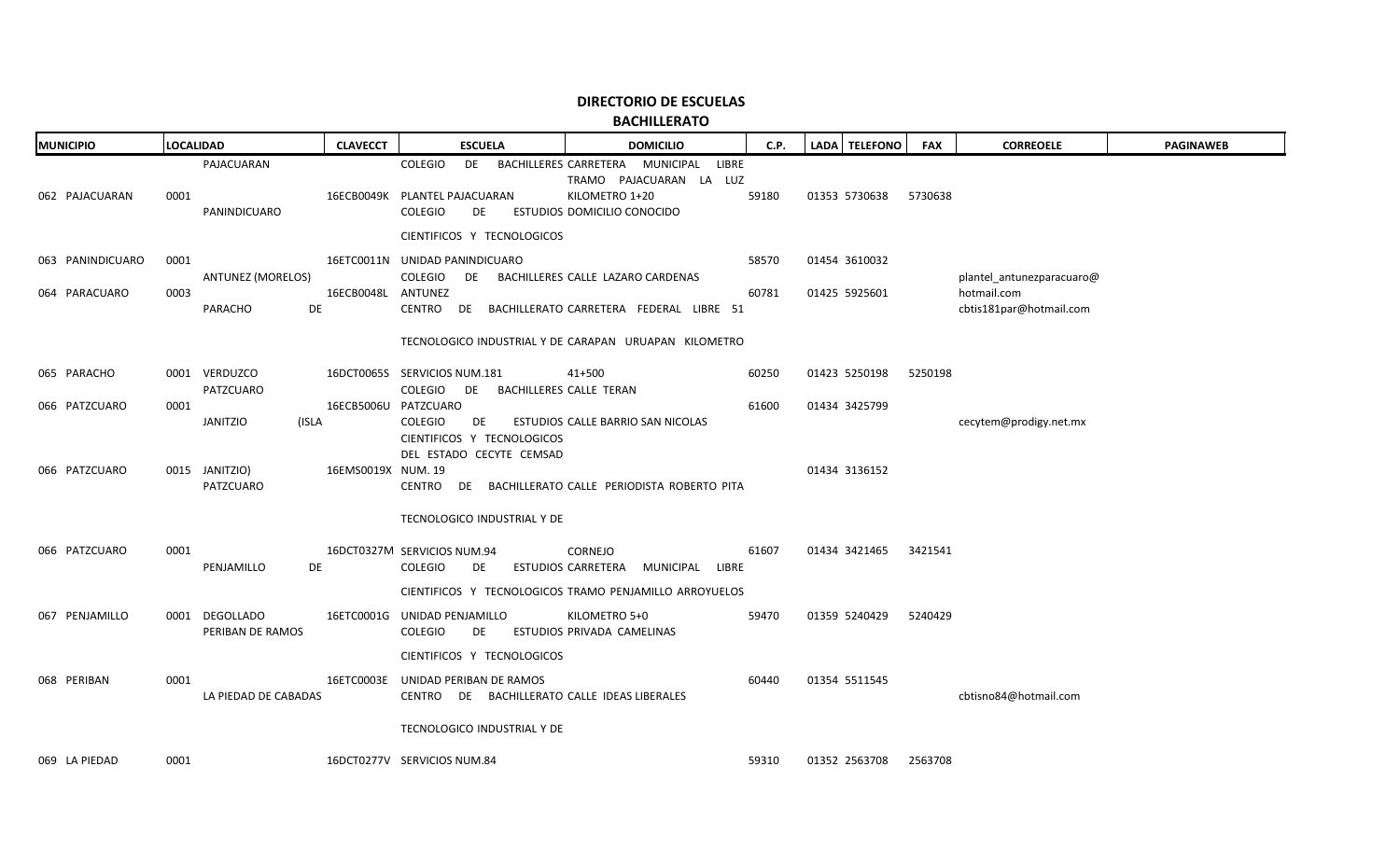| <b>MUNICIPIO</b>          | <b>LOCALIDAD</b>             | <b>CLAVECCT</b>    | <b>ESCUELA</b><br><b>DOMICILIO</b>                                                                        | C.P.  | LADA TELEFONO | <b>FAX</b> | <b>CORREOELE</b>       | <b>PAGINAWEB</b> |
|---------------------------|------------------------------|--------------------|-----------------------------------------------------------------------------------------------------------|-------|---------------|------------|------------------------|------------------|
|                           | PUREPERO DE ECHAIZ           |                    | COLEGIO<br>DE<br><b>ESTUDIOS CARRETERA</b><br>ESTATAL<br>LIBRE                                            |       |               |            |                        |                  |
|                           |                              |                    | CIENTIFICOS Y TECNOLOGICOS NUMERO 37 TRAMO LA PIEDAD                                                      |       |               |            |                        |                  |
| 070 PUREPERO              | 0001                         |                    | 16ETC0014K UNIDAD PUREPERO<br>CARAPAN KILOMETRO 62+500                                                    | 58760 | 01471 5281035 |            |                        |                  |
|                           | PURUANDIRO                   |                    | COLEGIO DE<br>BACHILLERES CALLE FRANCISCO DE ZENDEJAS                                                     |       |               |            |                        |                  |
| 071 PURUANDIRO            | 0001                         |                    | 16ECB5004W PURUANDIRO                                                                                     | 58500 | 01438 3831070 | 3831070    |                        |                  |
|                           | PURUANDIRO                   |                    | COLEGIO<br>DE<br>ESTUDIOS CALLE MIGUEL HIDALGO                                                            |       |               |            |                        |                  |
|                           |                              |                    | CIENTIFICOS Y TECNOLOGICOS                                                                                |       |               |            |                        |                  |
| 071 PURUANDIRO            | 0001                         |                    | 16ETC0006B UNIDAD PURUANDIRO                                                                              | 58508 | 01438 3832112 |            |                        |                  |
|                           | QUERENDARO                   |                    | DR. IGNACIO CHAVEZ<br>AVENIDA VENUSTIANO CARRANZA                                                         |       |               |            |                        |                  |
| 072 QUERENDARO            | 0001                         | 16DBP0003U         |                                                                                                           | 58980 | 01451 3526242 | 3526242    |                        |                  |
|                           | QUIROGA                      |                    | COLEGIO DE BACHILLERES CALLE LAZARO CARDENAS SUR                                                          |       |               |            |                        |                  |
| 073 QUIROGA               | 0001                         |                    | 16ECB0003P PLANTEL QUIROGA                                                                                | 58420 | 01454 3541152 | 3541152    |                        |                  |
| 075 LOS REYES             | LOS REYES DE SALGADO<br>0001 | 16ECB0005N         | <b>COLEGIO DE BACHILLERES</b><br>CALLE URIEL BRAVO                                                        | 60322 | 01354 5420922 | 5420922    |                        |                  |
|                           | SAHUAYO DE MORELOS           |                    | <b>CENTRO</b><br>LIBRE<br>DE<br><b>ESTUDIOS CARRETERA</b><br>FEDERAL                                      |       |               |            |                        |                  |
|                           |                              |                    |                                                                                                           |       |               |            |                        |                  |
|                           |                              |                    | TECNOLOGICOS INDUSTRIAL Y NUMERO 15 TRAMO SAHUAYO -                                                       |       |               |            |                        |                  |
| 076 SAHUAYO               | 0001                         |                    | 16DCT0004E DE SERVICIOS NUM.121<br>PALO ALTO, KILOMETRO 8+500                                             | 59000 | 01353 5322224 | 5322224    |                        |                  |
|                           | <b>SAN LUCAS</b>             |                    | COLEGIO<br>ESTUDIOS CARRETERA FEDERAL<br>LIBRE<br>DE                                                      |       |               |            |                        |                  |
|                           |                              |                    | CIENTIFICOS Y TECNOLOGICOS NUMERO 51 TRAMO HUETAMO                                                        |       |               |            |                        |                  |
|                           |                              |                    |                                                                                                           |       |               |            |                        |                  |
| 077 SAN LUCAS             | 0001                         |                    | 16ETC0008Z UNIDAD SAN LUCAS<br>SAN LUCAS KILOMETRO 17+0<br>COLEGIO DE BACHILLERES CALLE IGNACIO COMONFORT | 61980 | 01435 6783439 | 8343956    |                        |                  |
| 078 SANTA ANA MAYA 0001   | SANTA ANA MAYA               |                    | 16ECB0046N PLANTEL SANTA ANA MAYA                                                                         | 58900 | 01455 3842448 |            |                        |                  |
|                           | SANTA<br>CLARA DEL           |                    | <b>COLEGIO DE BACHILLERES</b><br>CALLE CARLOS SALAZAR                                                     |       |               |            |                        |                  |
| 079 SALVADOR ESCALAI 0001 | COBRE                        | 16ECB0026Z         |                                                                                                           | 61800 | 01434 3430460 | 3430460    |                        |                  |
|                           | <b>ISTARO</b>                |                    | <b>COLEGIO</b><br>DE<br>ESTUDIOS CARRETERA<br>ESTATAL<br>IXTARO                                           |       |               |            | cecytem@prodigy.net.mx |                  |
|                           |                              |                    | CIENTIFICOS Y TECNOLOGICOS                                                                                |       |               |            |                        |                  |
|                           |                              |                    | DEL ESTADO CECYTE CEMSAD                                                                                  |       |               |            |                        |                  |
| 079 SALVADOR ESCALAI 0036 | ZIRAHUEN                     | 16EMS0021L NUM. 21 | URUAPAN<br><b>COLEGIO</b><br>DE<br>ESTUDIOS DOMICILIO CONOCIDO                                            | 61800 | 01434         |            | cecytem@prodigy.net.mx |                  |
|                           |                              |                    | CIENTIFICOS Y TECNOLOGICOS                                                                                |       |               |            |                        |                  |
|                           |                              |                    | DEL ESTADO CECYTE CEMSAD                                                                                  |       |               |            |                        |                  |
| 079 SALVADOR ESCALAI 0075 |                              | 16EMS0024I NUM. 24 |                                                                                                           | 61810 | 01434         |            |                        |                  |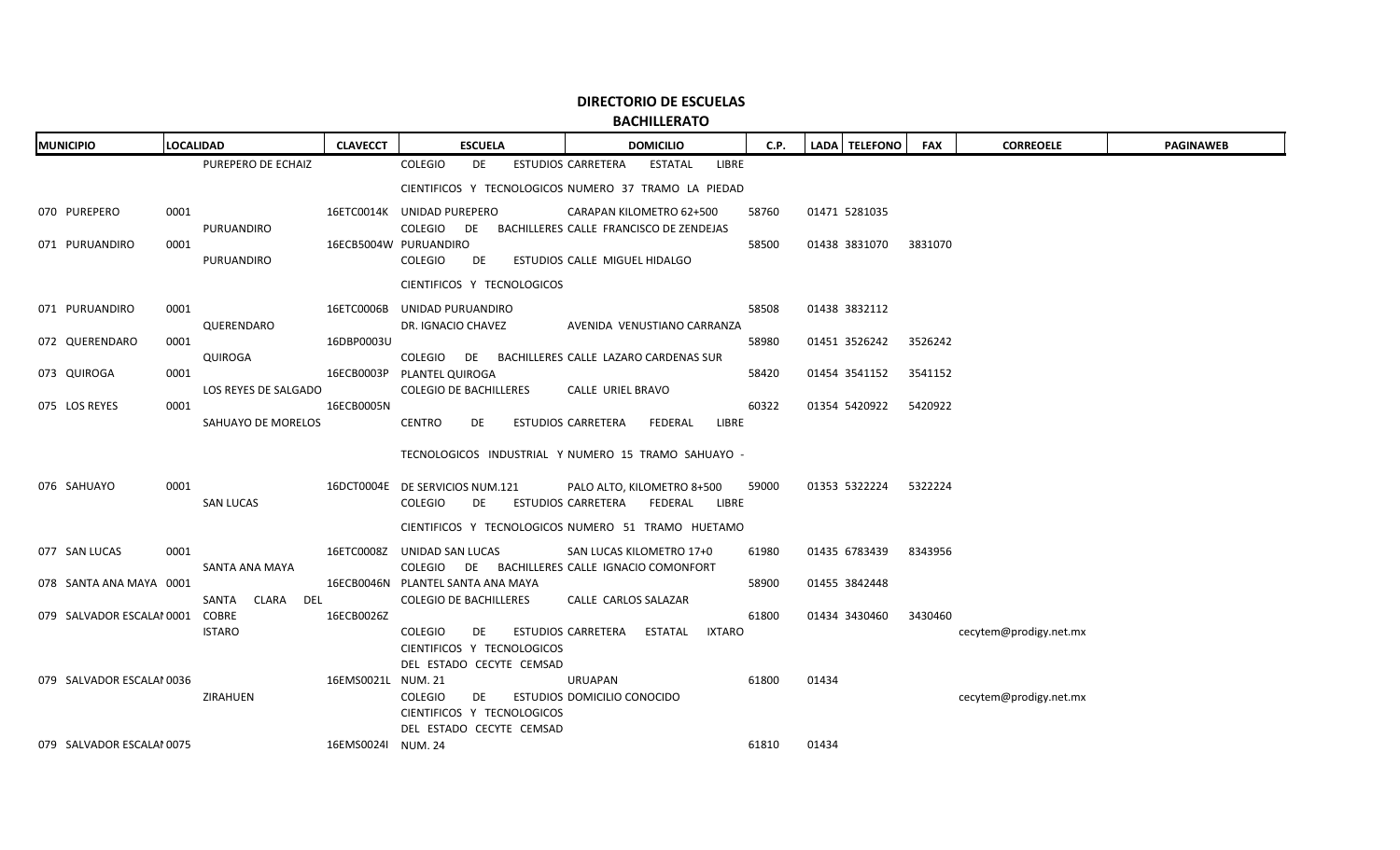| <b>MUNICIPIO</b>       | <b>LOCALIDAD</b>                     | <b>CLAVECCT</b>    | <b>ESCUELA</b>                                                      | <b>DOMICILIO</b>                                                      | C.P.  | LADA   TELEFONO | <b>FAX</b> | <b>CORREOELE</b>        | <b>PAGINAWEB</b> |
|------------------------|--------------------------------------|--------------------|---------------------------------------------------------------------|-----------------------------------------------------------------------|-------|-----------------|------------|-------------------------|------------------|
|                        | <b>SENGUIO</b>                       |                    | <b>COLEGIO</b><br><b>DE</b>                                         | ESTUDIOS CARRETERA ESTATAL LIBRE TRAMO                                |       |                 |            |                         |                  |
|                        |                                      |                    |                                                                     | CIENTIFICOS Y TECNOLOGICOS SENGUIO-MORELOS MARAVATIO                  |       |                 |            |                         |                  |
| 080 SENGUIO            | 0001                                 |                    | 16ETC0012M UNIDAD SENGUIO                                           | KILOMETRO 1+0                                                         | 61290 | 01786 1555145   |            |                         |                  |
|                        | SUSUPUATO<br>DE                      |                    | <b>COLEGIO</b><br>DE                                                | ESTUDIOS CARRETERA<br><b>PARICUARO</b>                                |       |                 |            | emsadsusupuato@michoaca |                  |
|                        |                                      |                    | CIENTIFICOS Y TECNOLOGICOS<br>DEL ESTADO CECYTE EMSAD               |                                                                       |       |                 |            |                         |                  |
| 081 SUSUPUATO          | 0001 GUERRERO                        | 16EMS0006T NUM. 6  |                                                                     | <b>SUSUPUATO</b>                                                      | 61590 | 01786           |            | n.com                   |                  |
|                        | PEDERNALES                           |                    | <b>COLEGIO DE BACHILLERES</b>                                       | CALLE 30 DE SEPTIEMBRE                                                |       |                 |            |                         |                  |
| 082 TACAMBARO          | 0066                                 | 16ECB0013W         |                                                                     |                                                                       | 61671 | 01459           |            |                         |                  |
| 082 TACAMBARO          | TACAMBARO<br>DE<br>0001 CODALLOS     | 16ECB0021E         | <b>COLEGIO DE BACHILLERES</b>                                       | CALLE COLEGIO DE BACHILLERES                                          | 61650 | 01459 5961170   | 5961170    |                         |                  |
|                        | SERRANO                              |                    | <b>COLEGIO</b><br>DE                                                | ESTUDIOS DOMICILIO CONOCIDO                                           |       |                 |            | cecytem@prodigy.net.mx  |                  |
|                        |                                      |                    | CIENTIFICOS Y TECNOLOGICOS                                          |                                                                       |       |                 |            |                         |                  |
|                        |                                      |                    | DEL ESTADO CECYTE CEMSAD                                            |                                                                       |       |                 |            |                         |                  |
| 082 TACAMBARO          | 0101<br><b>CHUPIO</b>                | 16EMS0020M NUM. 20 | CENTRO DE BACHILLERATO CARRETERA                                    | <b>ESTATAL</b><br>LIBRE                                               | 61655 | 01459           |            |                         |                  |
|                        |                                      |                    |                                                                     |                                                                       |       |                 |            |                         |                  |
|                        |                                      |                    |                                                                     | TECNOLOGICO AGROPECUARIO NUMERO 014 TRAMO MORELIA                     |       |                 |            |                         |                  |
| 082 TACAMBARO          | 0038                                 | 16DTA0069Q NUM. 69 |                                                                     | TACAMBARO KILOMETRO 10+0                                              | 61670 | 01459 3531064   | 3531064    |                         |                  |
|                        | TANCITARO                            |                    | <b>COLEGIO</b><br>DE                                                | ESTUDIOS AVENIDA LAZARO CARDENAS                                      |       |                 |            |                         |                  |
|                        |                                      |                    | CIENTIFICOS Y TECNOLOGICOS                                          |                                                                       |       |                 |            |                         |                  |
|                        |                                      |                    |                                                                     |                                                                       |       |                 |            |                         |                  |
| 083 TANCITARO          | 0001<br>SANTIAGO                     |                    | 16ETC0004D UNIDAD TANCITARO<br>COLEGIO                              | DE BACHILLERES CARRETERA ESTATAL LIBRE TRAMO                          | 60460 | 01425 5915387   | 5915387    |                         |                  |
|                        |                                      |                    |                                                                     | NACIONAL ZAMORA - JIQUILPAN,                                          |       |                 |            |                         |                  |
|                        | 084 TANGAMANDAPIO 0001 TANGAMANDAPIO | 16ECB0033J         | TANGAMANDAPIO                                                       | KILOMETRO 165+50                                                      | 59920 | 01383 5113047   | 5113047    |                         |                  |
| 084 TANGAMANDAPIO 0020 | <b>TARECUATO</b>                     |                    | COLEGIO DE BACHILLERES CALLE LA PAZ<br>16ECB0053X PLANTEL TARECUATO |                                                                       | 59930 | 01383 5110116   | 5110116    |                         |                  |
|                        | <b>TANHUATO</b><br>DE                |                    | <b>COLEGIO DE BACHILLERES</b>                                       | AVENIDA MADERO NORTE                                                  |       |                 |            |                         |                  |
| 086 TANHUATO           | 0001 GUERRERO                        | 16ECB0011Y         |                                                                     |                                                                       | 59230 | 01356 5670530   | 5670530    |                         |                  |
|                        | TARETAN                              |                    |                                                                     | CENTRO DE BACHILLERATO CARRETERA ESTATAL LIBRE TRAMO                  |       |                 |            |                         |                  |
|                        |                                      |                    |                                                                     | TECNOLOGICO AGROPECUARIO TARETAN - NUEVO URECHO,                      |       |                 |            |                         |                  |
|                        |                                      |                    |                                                                     |                                                                       |       |                 |            |                         |                  |
| 087 TARETAN            | 0001                                 | 16DTA0089D NUM. 89 |                                                                     | KILOMETRO 3+0                                                         | 61710 | 01422 5920012   | 5920234    |                         |                  |
|                        | TARIMBARO                            |                    | COLEGIO                                                             | DE BACHILLERES CARRETERA FEDERAL LIBRE TRAMO<br>MORELIA<br>SALAMANCA, |       |                 |            |                         |                  |
| 088 TARIMBARO          | 0001                                 |                    | 16ECB0040T PLANTEL TARIMBARO                                        | KILOMETRO 8+60                                                        | 58880 | 01443 3876411   | 3876411    |                         |                  |
|                        |                                      |                    |                                                                     |                                                                       |       |                 |            |                         |                  |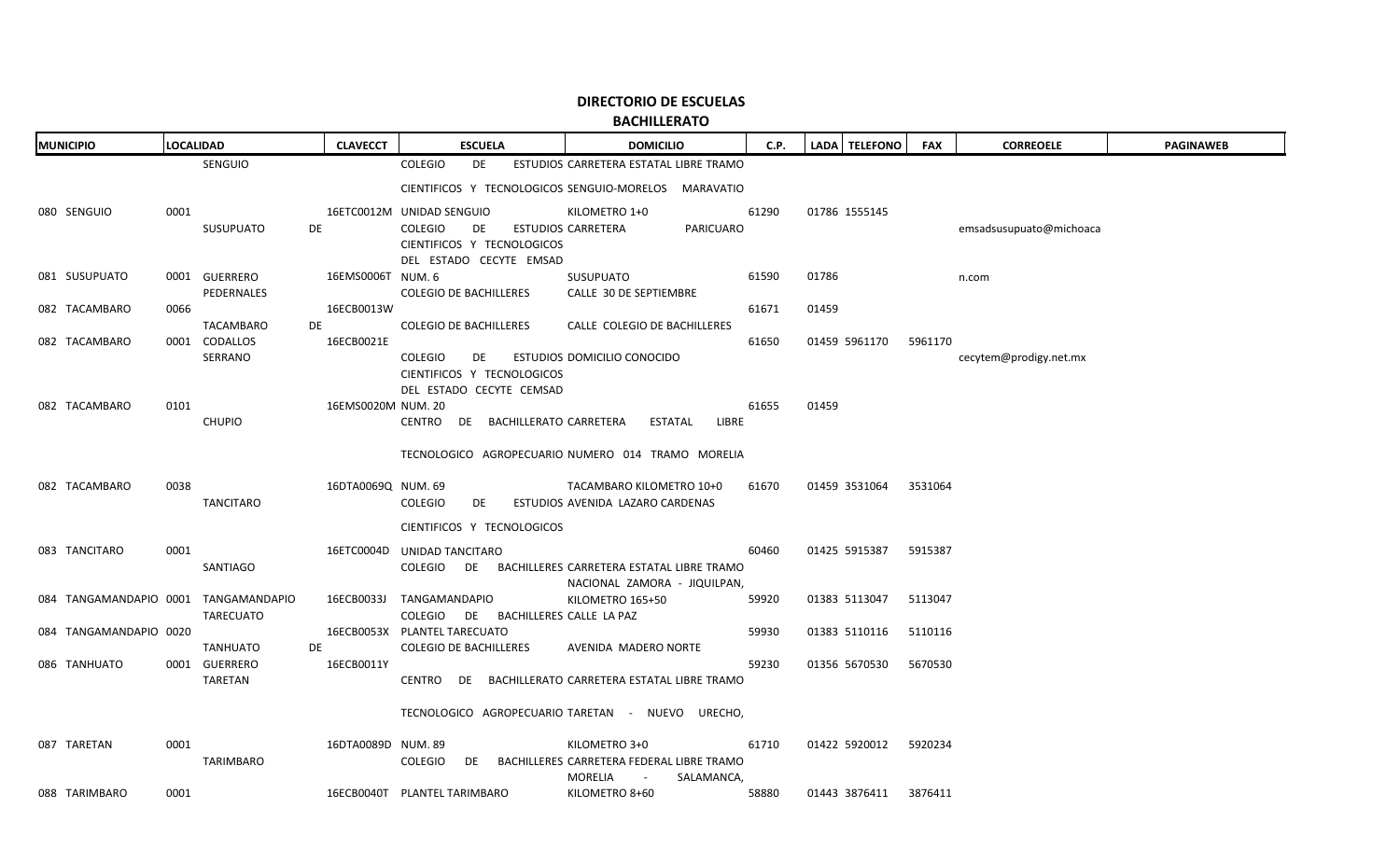| <b>MUNICIPIO</b>           | LOCALIDAD                                                       | <b>CLAVECCT</b>      | <b>ESCUELA</b>                                                                   | <b>DOMICILIO</b>                                      | C.P.  | LADA   TELEFONO       | <b>FAX</b> | <b>CORREOELE</b>         | <b>PAGINAWEB</b> |
|----------------------------|-----------------------------------------------------------------|----------------------|----------------------------------------------------------------------------------|-------------------------------------------------------|-------|-----------------------|------------|--------------------------|------------------|
|                            | TEPALCATEPEC                                                    |                      | CENTRO                                                                           | DE BACHILLERATO AVENIDA PONCIANO GARCIA DE A.         |       |                       |            |                          |                  |
|                            |                                                                 |                      | TECNOLOGICO AGROPECUARIO                                                         |                                                       |       |                       |            |                          |                  |
| 089 TEPALCATEPEC           | 0001<br>TINGAMBATO                                              | 16DTA0070F NUM. 70   | COLEGIO<br>DE 1                                                                  | BACHILLERES CALLE HIDALGO                             | 60540 | 01424 5360535         | 5360535    |                          |                  |
| 090 TINGAMBATO             | 0001                                                            |                      | 16ECB0038E PLANTEL TINGAMBATO                                                    |                                                       | 60290 | 01423 5910096         | 5910096    |                          |                  |
|                            | <b>TIQUICHEO</b>                                                |                      | COLEGIO                                                                          | DE BACHILLERES CALLE COLEGIO DE BACHILLERES           |       |                       |            |                          |                  |
| 092 TIQUICHEO DE NICC 0001 | <b>CEIBAS DE TRUJILLO</b>                                       |                      | 16ECB0051Z PLANTEL TIQUICHEO<br><b>COLEGIO</b><br>DE                             | <b>ESTUDIOS TERRACERIA</b>                            | 61370 | 01459 3222336         |            | cecytem@prodigy.net.mx   |                  |
|                            |                                                                 |                      | CIENTIFICOS Y TECNOLOGICOS                                                       |                                                       |       |                       |            |                          |                  |
|                            |                                                                 |                      | DEL ESTADO CECYTE EMSAD                                                          |                                                       |       |                       |            |                          |                  |
| 092 TIQUICHEO DE NICC 0017 |                                                                 |                      | 16EMS0027F NUM. 27 CEIBAS DE TRUJILLO                                            |                                                       | 61370 | 01459                 |            |                          |                  |
|                            | PAPATZINDAN<br>DE                                               |                      | <b>COLEGIO</b><br>DE<br>CIENTIFICOS Y TECNOLOGICOS<br>DEL ESTADO CECYTE CEMSAD   | ESTUDIOS AVENIDA MARIANO MATAMOROS                    |       |                       |            | cecytem@prodigy.net.mx   |                  |
|                            | 092 TIQUICHEO DE NICC 0067 ROMERO (EL LIMON) 16EMS0030T NUM. 30 |                      |                                                                                  |                                                       | 61378 | 01459                 |            |                          |                  |
|                            | SAN FRANCISCO DE LOS                                            |                      | COLEGIO                                                                          | DE BACHILLERES DOMICILIO CONOCIDO                     |       |                       |            |                          |                  |
| 093 TLALPUJAHUA            | 0007 REYES                                                      | 16ECB0056U LOS REYES | PLANTEL SAN FRANCISCO DE                                                         |                                                       | 61070 | 01711                 |            |                          |                  |
|                            | TLALPUJAHUA<br><b>DE</b>                                        |                      | CENTRO DE BACHILLETRATO CARRETERA                                                | LIBRE<br>FEDERAL                                      |       |                       |            | cbt204mich@yahoo.com.mx  |                  |
|                            |                                                                 |                      |                                                                                  | TECNOLOGICO INDUSTIAL Y DE NUMERO 126 TRAMO MARAVATIO |       |                       |            |                          |                  |
| 093 TLALPUJAHUA            | 0001 RAYON                                                      |                      | 16DCT0001H SERVICIOS NUM. 204                                                    | TLALPUJAHUA, KILOMETRO 39+0 61062                     |       | 01711 1580213 1580213 |            |                          |                  |
|                            | TLAZAZALCA                                                      |                      | COLEGIO DE BACHILLERES CALLE ALDAMA                                              |                                                       |       |                       |            |                          |                  |
| 094 TLAZAZALCA             | 0001<br>SANTA CLARA<br>DE                                       |                      | 16ECB0029X PLANTEL TLAZAZALCA<br>CENTRO DE BACHILLERATO CARRETERA                | FEDERAL<br>LIBRE                                      | 58740 | 01471 3680459         |            |                          |                  |
|                            |                                                                 |                      |                                                                                  | TECNOLOGICO AGROPECUARIO NUMERO TRAMO LOS REYES       |       |                       |            |                          |                  |
| 095 TOCUMBO                | 0040 VALLADARES                                                 | 16DTA0049C NUM. 49   |                                                                                  | JACONA KILOMETRO 57+500                               | 59961 | 01354 5425800         | 5425865    |                          |                  |
|                            | GENERAL FRANCISCO                                               |                      | COLEGIO<br>DE <b>DE</b><br>CIENTIFICOS Y TECNOLOGICOS<br>DEL ESTADO CECYTE EMSAD | ESTUDIOS DOMICILIO CONOCIDO                           |       |                       |            | cemsadlascruces@michoaca |                  |
| 096 TUMBISCATIO            | 0035 VILLA (LAS CRUCES)                                         | 16EMS0008R NUM. 8    |                                                                                  |                                                       | 60910 | 01452                 |            | n                        |                  |
|                            | TUMBISCATIO DE RUIZ                                             |                      | TELEBACHILLERATO                                                                 | PLANTEL DOMICILIO CONOCIDO                            |       |                       |            |                          |                  |
| 096 TUMBISCATIO            | 0001                                                            |                      | 16ETH0003Z TUMBISCATIO                                                           |                                                       | 60900 | 01452 5478173         | 7817300    |                          |                  |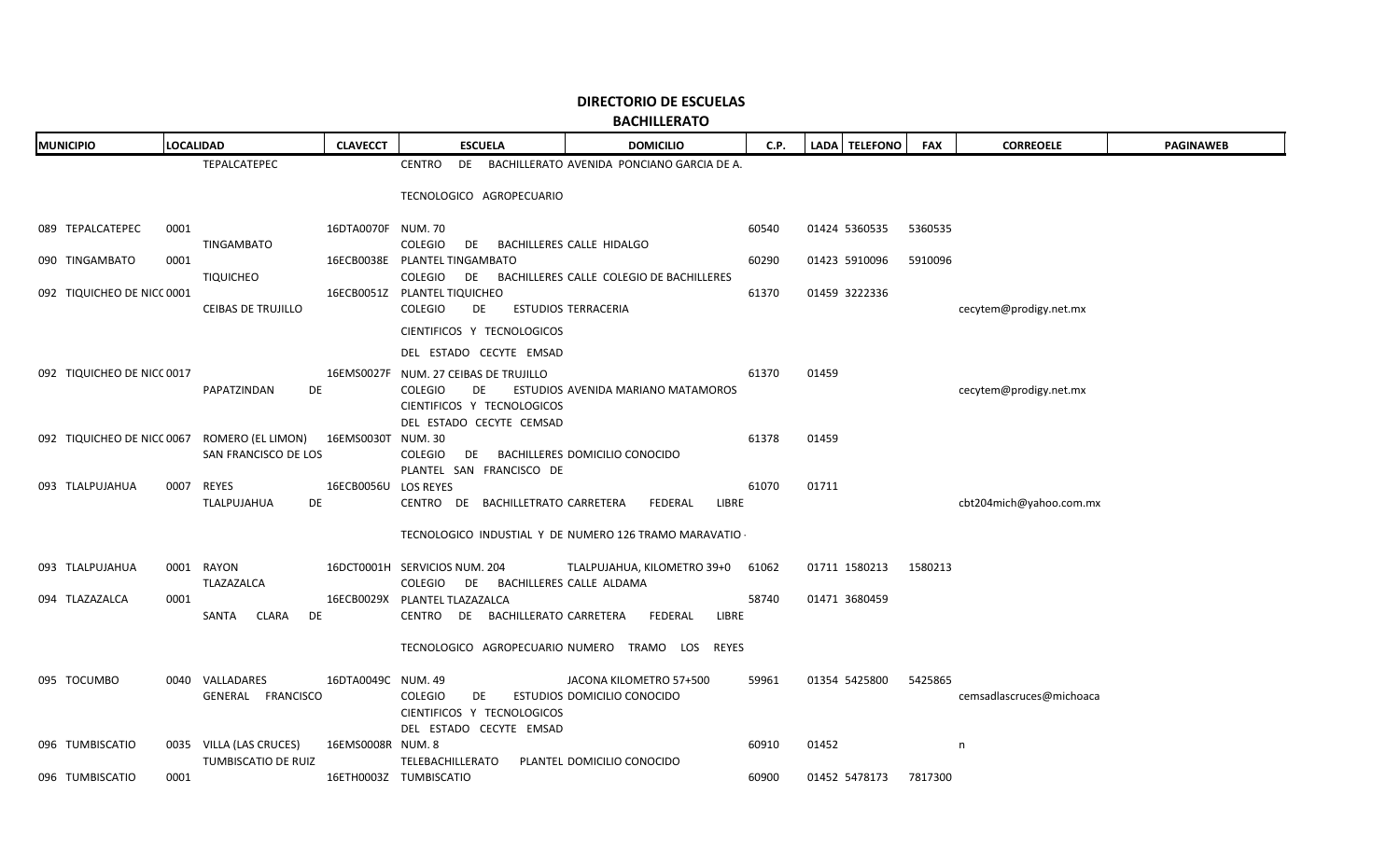**BACHILLERATO**

| <b>MUNICIPIO</b> | <b>LOCALIDAD</b>                                          | <b>CLAVECCT</b>     | <b>ESCUELA</b>                                                                                                                          | <b>DOMICILIO</b>                                                                                   | C.P.  | LADA TELEFONO | <b>FAX</b> | <b>CORREOELE</b>       | <b>PAGINAWEB</b> |
|------------------|-----------------------------------------------------------|---------------------|-----------------------------------------------------------------------------------------------------------------------------------------|----------------------------------------------------------------------------------------------------|-------|---------------|------------|------------------------|------------------|
| 097 TURICATO     | PURUARAN<br>0158<br>ZARATE                                | 16ECB0032K PURUARAN | <b>COLEGIO</b><br>DE<br>COLEGIO<br>DE<br>CIENTIFICOS Y TECNOLOGICOS<br>DEL ESTADO CECYTE EMSAD                                          | BACHILLERES CALLE ALFREDO ZALCES<br>ESTUDIOS CONOCIDO SN                                           | 61682 | 01459         |            |                        |                  |
| 097 TURICATO     | 0194<br><b>CUITZIAN GRANDE</b>                            | 16EMS0003W NUM. 3   | <b>COLEGIO</b><br>DE<br>CIENTIFICOS Y TECNOLOGICOS                                                                                      | ESTUDIOS DOMICILIO CONOCIDO                                                                        | 61690 | 01459 4040300 |            |                        |                  |
| 097 TURICATO     | 0062<br>CAHULOTE<br>DE<br>EL –                            |                     | DEL ESTADO CECYTE EMSAD<br>16EMS0010F NUM. 10 CUIT<br><b>COLEGIO</b><br>DE<br>CIENTIFICOS Y TECNOLOGICOS<br>DEL ESTADO CECYTE CEMSAD    | ESTUDIOS DOMICILIO CONOCIDO                                                                        | 61690 | 01459         |            | cecytem@prodigy.net.mx |                  |
| 097 TURICATO     | 0060 SANTA ANA<br><b>TUXPAN</b>                           | 16EMS0032R NUM. 32  | COLEGIO<br><b>BACHILLERES CIRCUITO</b><br>DE                                                                                            | <b>COLEGIO</b><br>DE                                                                               | 61681 | 01459 3840068 |            |                        |                  |
| 098 TUXPAN       | 0001<br>TUZANTLA                                          |                     | 16ECB0037F PLANTEL TUXPAN<br>COLEGIO<br>DE                                                                                              | <b>BACHILLERES</b><br>BACHILLERES CARRETERA ESTATAL LIBRE TRAMO<br>ZITACUARO<br>HUETAMO,<br>$\sim$ | 61420 | 01786 1551270 | 1551270    |                        |                  |
| 099 TUZANTLA     | 0001<br>MELCHOR<br><b>OCAMPO</b><br>(PASO<br>TIERRA<br>DE |                     | 16ECB0041S PLANTEL TUZANTLA<br><b>COLEGIO</b><br><b>ESTUDIOS BRECHA</b><br>DE<br>CIENTIFICOS Y TECNOLOGICOS<br>DEL ESTADO CECYTE CEMSAD | KILOMETRO 52+0                                                                                     | 61540 | 01786 1097882 |            |                        |                  |
| 099 TUZANTLA     | 0070 CALIENTE)<br><b>TZITZIO</b>                          | 16EMS0028E NUM. 28  | <b>COLEGIO</b><br>DE<br>CIENTIFICOS Y TECNOLOGICOS<br>DEL ESTADO CECYTE CEMSAD                                                          | ESTUDIOS CALLE REFORMA NORTE                                                                       | 61540 | 01786         |            | cecytem@prodigy.net.mx |                  |
| 101 TZITZIO      | 0001<br><b>TAFETAN</b>                                    | 16EMS0017Z NUM. 17  | TELEBACHILLERATO                                                                                                                        | PLANTEL DOMICILIO CONOCIDO                                                                         | 61330 | 01459         |            |                        |                  |
| 101 TZITZIO      | 0199<br><b>URUAPAN</b>                                    | 16ETH0002A TAFETAN  | COLEGIO<br><b>DE</b>                                                                                                                    | BACHILLERES CALLE FUENTES DE APATZINGAN                                                            | 61340 | 01459 3592018 | 9201800    |                        |                  |
| 102 URUAPAN      | 0001<br><b>URUAPAN</b>                                    |                     | 16ECB0050Z PLANTEL URUAPAN<br><b>COLEGIO</b><br>DE                                                                                      | BACHILLERES AVENIDA EMILIO CARRANZA                                                                | 60130 | 01452 5285410 | 5285410    |                        |                  |
| 102 URUAPAN      | 0001<br><b>URUAPAN</b>                                    | 16ECB5003X URUAPAN  | <b>CENTRO</b><br>DE                                                                                                                     | ESTUDIOS CARRETERA<br>FEDERAL<br>LIBRE                                                             | 60000 | 01452 5272640 | 5272640    | cetis27@hotmail.com    |                  |
|                  |                                                           |                     |                                                                                                                                         | TECNOLOGICOS INDUSTRIAL Y NUMERO 51 TRAMO CARAPAN -                                                |       |               |            |                        |                  |
| 102 URUAPAN      | 0001                                                      |                     | 16DCT0028O DE SERVICIOS NUM.27                                                                                                          | URUAPAN, KILOMETRO 66+800                                                                          | 60015 | 01452 5231509 | 5231509    |                        |                  |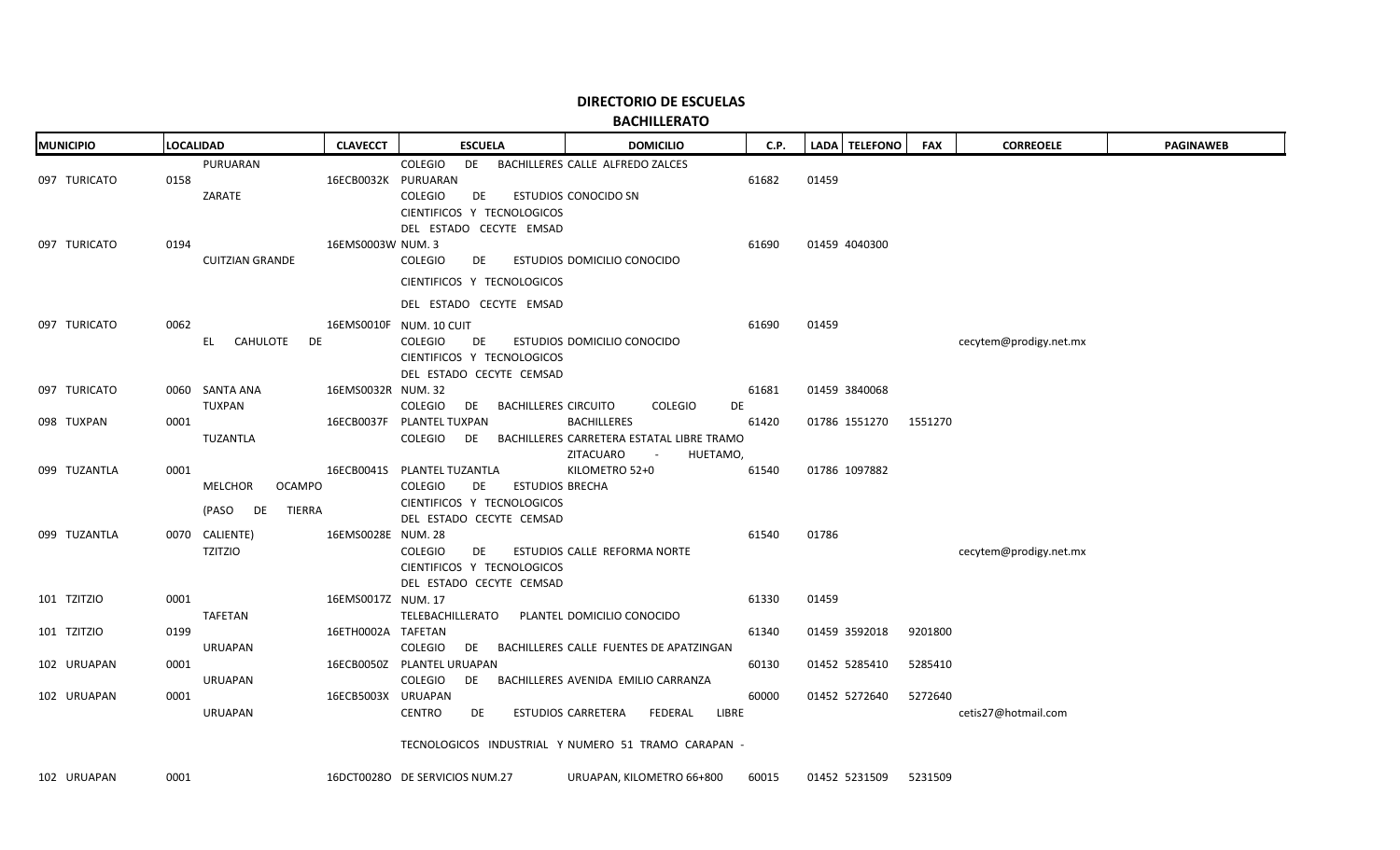|                             | <b>MUNICIPIO</b>                  |      | <b>LOCALIDAD</b>            | <b>CLAVECCT</b>    | <b>ESCUELA</b>                                | <b>DOMICILIO</b>                                   | C.P.  |       | LADA TELEFONO         | <b>FAX</b> | <b>CORREOELE</b>       | <b>PAGINAWEB</b> |
|-----------------------------|-----------------------------------|------|-----------------------------|--------------------|-----------------------------------------------|----------------------------------------------------|-------|-------|-----------------------|------------|------------------------|------------------|
|                             |                                   |      | VENUSTIANO                  |                    | <b>COLEGIO DE BACHILLERES</b>                 | CALZADA BACHILLERES                                |       |       |                       |            |                        |                  |
|                             | 103 VENUSTIANO CARR/0001 CARRANZA |      |                             | 16ECB0004O         |                                               |                                                    | 59160 |       | 01353 5720031         | 5720031    |                        |                  |
|                             |                                   |      | VILLAMAR                    |                    | <b>COLEGIO DE BACHILLERES</b>                 | CALLE EL ESTUDIANTE                                |       |       |                       |            |                        |                  |
|                             | 104 VILLAMAR                      | 0001 |                             | 16ECB0017S         |                                               |                                                    | 59550 |       | 01383 5140269         |            |                        |                  |
|                             |                                   |      | VISTA HERMOSA DE            |                    | COLEGIO DE BACHILLERES CALLE MICHOACAN        |                                                    |       |       |                       |            |                        |                  |
|                             | 105 VISTA HERMOSA                 |      | 0001 NEGRETE                |                    | 16ECB0042R PLANTEL V HERMOSA                  |                                                    | 59200 |       | 01328 5242745         |            |                        |                  |
|                             |                                   |      | YURECUARO                   |                    | <b>COLEGIO DE BACHILLERES</b>                 | CARRETERA ESTATAL CUOTA 0                          |       |       |                       |            |                        |                  |
|                             | 106 YURECUARO                     | 0001 |                             | 16ECB0012X         |                                               | TRAMO KIL-METRO 0+0                                | 59250 |       | 01356 5680330         | 5680330    |                        |                  |
|                             |                                   |      | ZACAPU                      |                    | COLEGIO DE                                    | BACHILLERES CALLE EL CUINATO                       |       |       |                       |            |                        |                  |
|                             | 107 ZACAPU                        | 0001 |                             |                    | 16ECB0055V PLANTEL ZACAPU                     |                                                    | 58600 |       | 01436 3602080         | 3602080    |                        |                  |
|                             |                                   |      | ZAMORA DE HIDALGO           |                    | COLEGIO<br>DE                                 | BACHILLERES CALLE SEVILLA                          |       |       |                       |            |                        |                  |
|                             | 108 ZAMORA                        | 0001 |                             | 16ECB0031L ZAMORA  |                                               |                                                    | 59610 |       | 01351 5173760         | 5173760    |                        |                  |
|                             |                                   |      | ZAMORA DE HIDALGO           |                    | COLEGIO<br>DE                                 | BACHILLERES PRIVADA PADRE CABADAS                  |       |       |                       |            |                        |                  |
|                             | 108 ZAMORA                        | 0001 |                             | 16ECB5002Y ZAMORA  |                                               |                                                    | 59600 |       | 01351 5157062         | 5157062    |                        |                  |
|                             |                                   |      | ZAMORA DE HIDALGO           |                    | CENTRO DE BACHILLERATO CALLE RUBEN C. NAVARRO |                                                    |       |       |                       |            | cbtisn52@latinmail.com |                  |
|                             |                                   |      | TECNOLOGICO INDUSTRIAL Y DE |                    |                                               |                                                    |       |       |                       |            |                        |                  |
|                             |                                   |      |                             |                    |                                               |                                                    |       |       |                       |            |                        |                  |
|                             | 108 ZAMORA                        | 0001 |                             |                    | 16DCT0212L SERVICIOS NUM.52                   |                                                    | 59616 |       | 01351 5170086         | 5170086    |                        |                  |
|                             |                                   |      | UCAREO                      |                    | <b>COLEGIO DE BACHILLERES</b>                 | DOMICILIO CONOCIDO                                 |       |       |                       |            |                        |                  |
|                             | 110 ZINAPECUARO                   | 0048 |                             | 16ECB0036G         |                                               |                                                    | 58962 | 01451 |                       |            |                        |                  |
|                             |                                   |      | ZINAPECUARO<br>DE           |                    | CENTRO DE BACHILLERATO CARRETERA              | FEDERAL<br>LIBRE                                   |       |       |                       |            |                        |                  |
|                             |                                   |      |                             |                    |                                               | NUMERO<br>51<br><b>TRAMO</b>                       |       |       |                       |            |                        |                  |
| TECNOLOGICO INDUSTRIAL Y DE |                                   |      |                             |                    |                                               |                                                    |       |       |                       |            |                        |                  |
|                             |                                   |      |                             |                    |                                               | ZINAPECUARO - CIUDAD HIDALGO,                      |       |       |                       |            |                        |                  |
|                             | 110 ZINAPECUARO                   |      | 0001 FIGUEROA               |                    | 16DCT0110O SERVICIOS NUM.182                  | KILOMETRO 1+500                                    | 58930 |       | 01451 3550597         | 3550597    |                        |                  |
|                             |                                   |      | ZIRACUARETIRO               |                    | COLEGIO DE BACHILLERES AVENIDA BENITO JUAREZ  |                                                    |       |       |                       |            |                        |                  |
|                             | 111 ZIRACUARETIRO                 | 0001 |                             |                    | 16ECB0047M PLANTEL ZIRACUARETIRO              |                                                    | 61701 | 01423 |                       |            |                        |                  |
|                             |                                   |      | CRESCENCIO MORALES          |                    | COLEGIO<br>DE                                 | ESTUDIOS DOMICILIO CONOCIDO                        |       |       |                       |            | cecytemprodigy.net.mx  |                  |
|                             |                                   |      |                             |                    | CIENTIFICOS Y TECNOLOGICOS                    |                                                    |       |       |                       |            |                        |                  |
|                             |                                   |      |                             |                    | DEL ESTADO CECYTE CEMSAD                      |                                                    |       |       |                       |            |                        |                  |
|                             | 112 ZITACUARO                     |      | 0014 (SAN MATEO)            | 16EMS0022K NUM. 22 |                                               |                                                    |       | 01715 |                       |            |                        |                  |
|                             |                                   |      | <b>HEROICA ZITACUARO</b>    |                    | CENTRO<br>DE                                  | <b>ESTUDIOS CARRETERA</b><br>FEDERAL<br>LIBRE      |       |       |                       |            |                        |                  |
|                             |                                   |      |                             |                    |                                               |                                                    |       |       |                       |            |                        |                  |
|                             |                                   |      |                             |                    |                                               | TECNOLOGICOS INDUSTRIAL Y NUMERO 15 TRAMO TOLUCA - |       |       |                       |            |                        |                  |
|                             | 112 ZITACUARO                     | 0001 |                             |                    | 16DCT0003F DE SERVICIOS NUM.28                | MORELIA, KILOMETRO 108+0                           | 61500 |       | 01715 1533399 1533399 |            |                        |                  |
|                             |                                   |      |                             |                    |                                               |                                                    |       |       |                       |            |                        |                  |